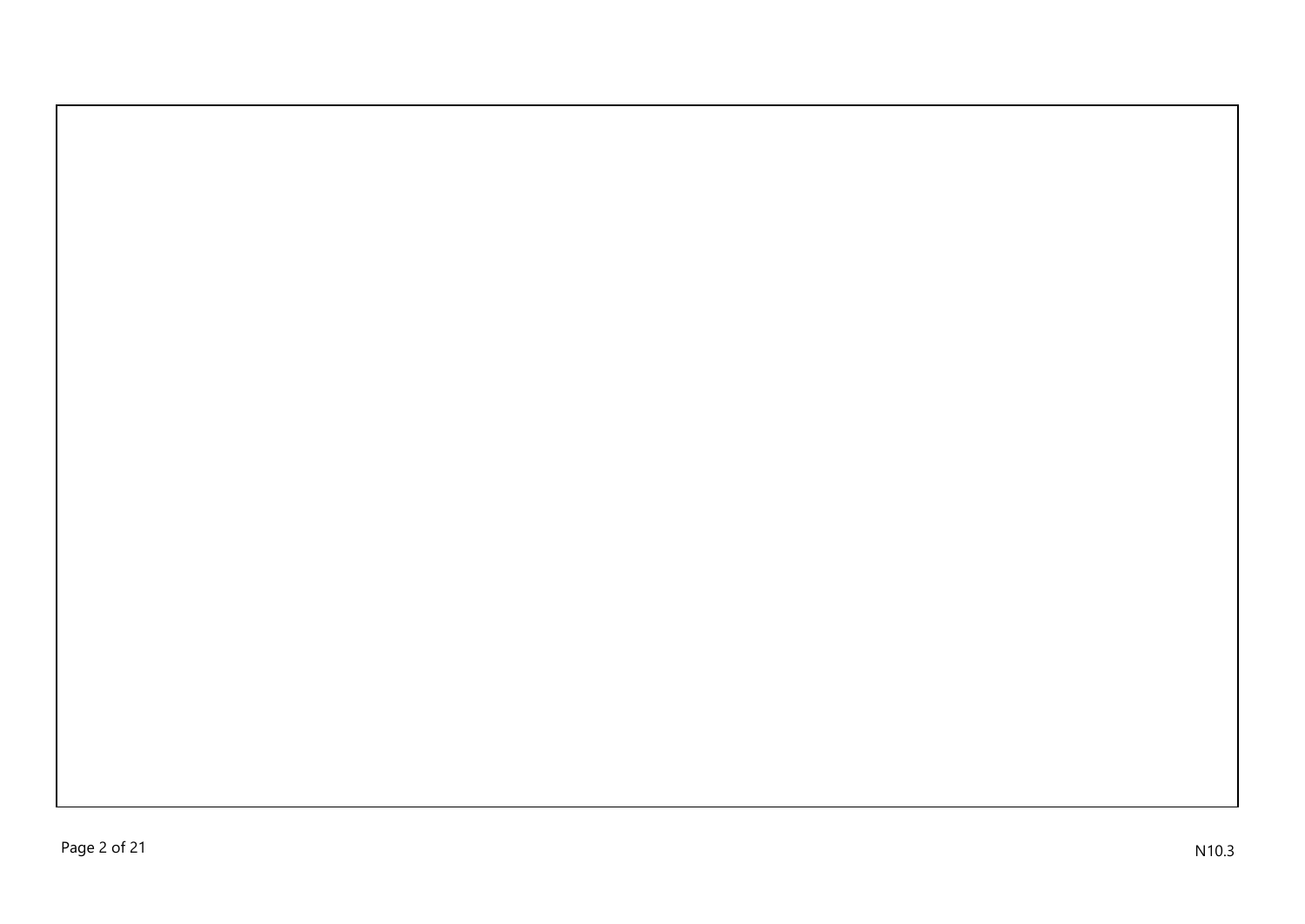| #              | Island           | House Name        | Name                      | Sex         | National ID | ، ه ، ره<br>مر: تر            | يترمثر                                                                                                                                                       |
|----------------|------------------|-------------------|---------------------------|-------------|-------------|-------------------------------|--------------------------------------------------------------------------------------------------------------------------------------------------------------|
|                | Th. Thimarafushi |                   |                           |             |             |                               |                                                                                                                                                              |
|                | Th. Thimarafushi | Aanu              | Ahmed Ali                 | ${\sf M}$   | A046920     | ېژىتر                         | پروژ په په                                                                                                                                                   |
| $\overline{2}$ | Th. Thimarafushi | Aanu              | Fathimath Nazira          | F           | A052315     | ېژىتر                         | قهوده<br>سترەپرىتر                                                                                                                                           |
| $\overline{3}$ | Th. Thimarafushi | Aanu              | Ali Jibreel               | M           | A263817     | ېژىتر                         | أرجو المحافية                                                                                                                                                |
| $\overline{4}$ | Th. Thimarafushi | Aaraasthu         | Ibrahim Manik             | ${\sf M}$   | A069516     | پر پی <sub>ر</sub> ه د        | ە ھەترىر 2 دىن<br>مەھەترىر 2 دىن                                                                                                                             |
| 5              | Th. Thimarafushi | Aaraasthu         | Ahmed Razzan              | ${\sf M}$   | A260275     | ۇ ئۆر 2 ج                     | رەرد رەپرە                                                                                                                                                   |
| 6              | Th. Thimarafushi | Aaru              | Mariyam Reena             | $\mathsf F$ | A087006     | پڑ بڑ                         | كالمحترمر والمحمد المحرمة المحمد                                                                                                                             |
| $\overline{7}$ | Th. Thimarafushi | Aaru              | Ibrahim Shareef           | ${\sf M}$   | A088903     | پڑ پڑ                         | رەنگەرى ئىكرى<br>كەسكەرى ئەرئ                                                                                                                                |
| 8              | Th. Thimarafushi | Aaru              | Hassan Farish             | ${\sf M}$   | A249558     | پر تر                         |                                                                                                                                                              |
| 9              | Th. Thimarafushi | Aaru              | Aishath Waseela           | F           | A255238     | پر تر                         | ەر شەھرى ئەسىر                                                                                                                                               |
| 10             | Th. Thimarafushi | Aaru              | Wafa Ibrahim              | E           | A255244     | پڑ بڑ                         | $rac{1}{2}$                                                                                                                                                  |
| 11             | Th. Thimarafushi | Aaru              | Mohamed Waail             | ${\sf M}$   | A404802     | پڑ پڑ                         | ورەرو ئەر                                                                                                                                                    |
| 12             | Th. Thimarafushi | Ablagheege        | Aminath Asiha             | E           | A086997     | پره ځېږ ځ                     | أأرد المستراثة                                                                                                                                               |
| 13             | Th. Thimarafushi | Ablagheege        | Abdul Hameed Abdul Kareem | ${\sf M}$   | A087113     | رە ر<br>مەخ ئ <sub>ىر</sub> ى | ן פרס בריכים הסתיבת תיכ                                                                                                                                      |
| 14             | Th. Thimarafushi | Ablagheege        | Mauroofa Moosa            | F           | A087115     | رەر<br>  رەنزېرى              | 277777                                                                                                                                                       |
| 15             | Th. Thimarafushi | Ablagheege        | Ali Hameed                | ${\sf M}$   | A269557     | رەپر پ                        | ړې پرېږ                                                                                                                                                      |
| 16             | Th. Thimarafushi | Ablagheege        | Hunan Hameedh             | M           | A338335     | رە<br>دەخزى <sub>ر</sub> ى    | د ورو مار د در در این کار در استان کار دیگر<br>مارس کرده کار در سال کار در استان کار در استان کار در استان کار در استان کار در این کار در این کار در این کار |
| 17             | Th. Thimarafushi | Adha              | Ahmed Zaki                | M           | A053961     | برتر                          | رەرد تم                                                                                                                                                      |
| 18             | Th. Thimarafushi | Adha              | Izumee Zaki               | F           | A248570     | برتر                          | $\frac{1}{2}$ $\frac{1}{2}$ $\frac{1}{2}$ $\frac{1}{2}$ $\frac{1}{2}$                                                                                        |
| 19             | Th. Thimarafushi | Adha              | Ibrahim Ayadh             | M           | A248577     | برقر                          |                                                                                                                                                              |
| 20             | Th. Thimarafushi | Ahmadhee Aabaadhu | Abdulla Shareef           | M           | A047334     | پروی په ډېر                   | رە دالله شەيرو                                                                                                                                               |
| 21             | Th. Thimarafushi | Ahmadhee Aabaadhu | Mohamed Nishan            | M           | A121779     | رو د په په په د               | ورەرو سەشھ                                                                                                                                                   |
| 22             | Th. Thimarafushi | Ahmadhee Aabaadhu | Aishath Abdul Razzag      | F           | A121780     | ره ر په دره د                 | ه در ده ده ده ده دو<br>مگه شوی می هرمه مرد می                                                                                                                |
| 23             | Th. Thimarafushi | Ali Aabaadhu      | Fathimath Ikrisa          | F           | A154952     | پر پر پر پر<br> -             | أرموحا ورامرت                                                                                                                                                |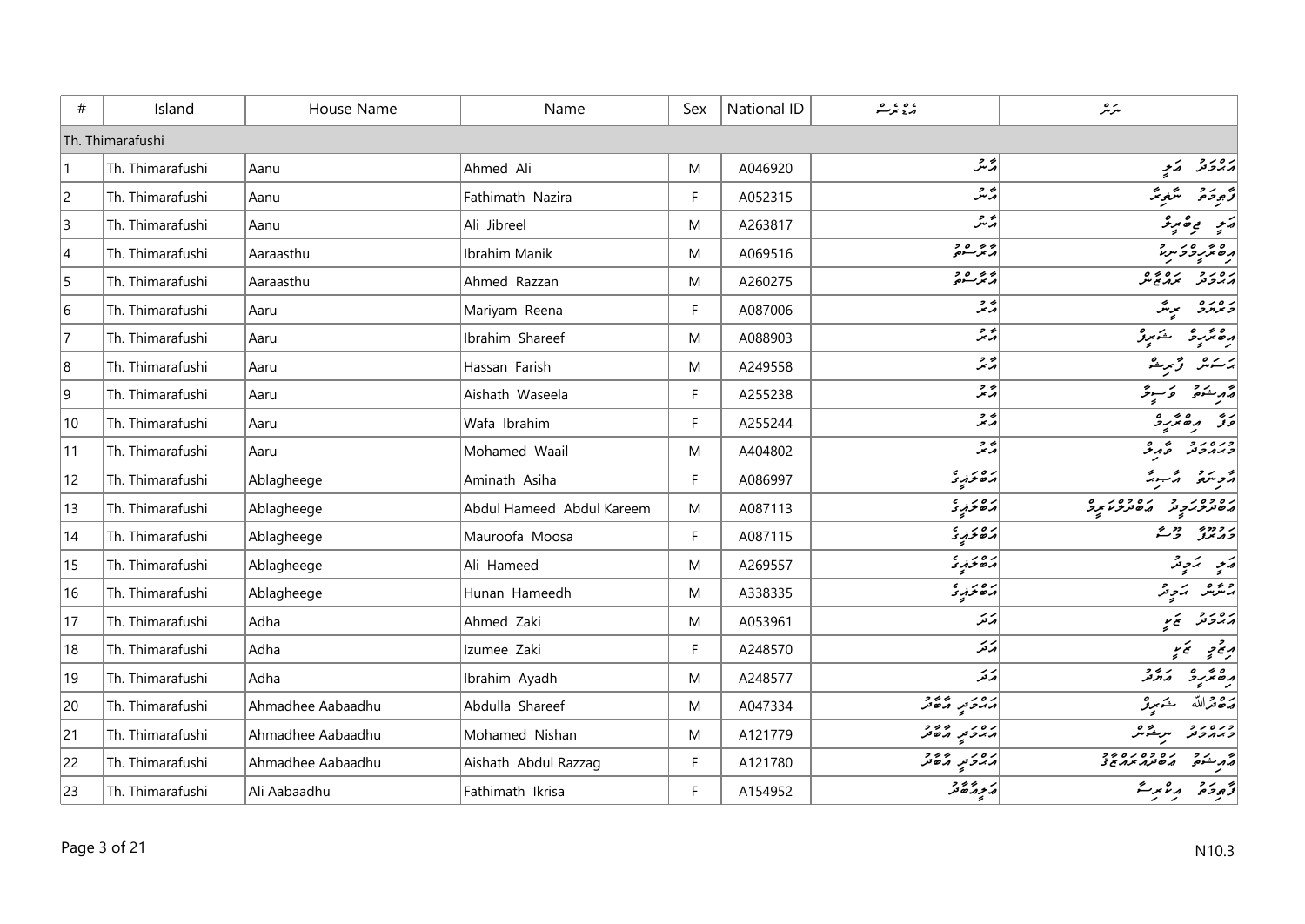| 24 | Th. Thimarafushi | Ali Aabaadhu  | Ali Mohamed           | ${\sf M}$ | A159715 | پر پژھ تر<br>  پر پژھ تر                                                | أەبح درەرد                                              |
|----|------------------|---------------|-----------------------|-----------|---------|-------------------------------------------------------------------------|---------------------------------------------------------|
| 25 | Th. Thimarafushi | Ali Aabaadhu  | Ahmed Mohamed         | M         | A268944 | ر<br>مزیرهٔ قر                                                          | پروژو<br>و ره ر د<br><i>د ب</i> رگرفر                   |
| 26 | Th. Thimarafushi | Ali Aabaadhu  | Mariyam Shifa         | F         | A268946 | ر په ده ورگ                                                             | ويوبره<br>شوقر                                          |
| 27 | Th. Thimarafushi | Aluvimaage    | Ahmed Zabeeh          | M         | A073986 | لەقرەقرى                                                                | بر ه بر د<br>م <i>. ب</i> ر <del>د</del> تر<br>نگە ھەمە |
| 28 | Th. Thimarafushi | Aluvimaage    | Ibrahim Irushad       | ${\sf M}$ | A125448 | پر ژويچ                                                                 | وهتربرو ويرشونه                                         |
| 29 | Th. Thimarafushi | Aluvimaage    | Ali Zahir             | M         | A270528 | أروپ                                                                    | $\frac{2}{3}$                                           |
| 30 | Th. Thimarafushi | Aluvimaage    | Aminath Nathasha      | F         | A270530 | پر د په په<br>  پر څريو د پ                                             |                                                         |
| 31 | Th. Thimarafushi | Amaaz         | Aminath Ahmed Manik   | F         | A087074 | $\overset{o}{\sim} \overset{\smash{>}}{\sim} \overset{\smash{>}}{\sim}$ | הכיתם ההכנקבית                                          |
| 32 | Th. Thimarafushi | Amaaz         | Aishath Azula         | F         | A148586 | روه                                                                     | وكرم شكوه الركاحي                                       |
| 33 | Th. Thimarafushi | Amaaz         | Mariyam Saba          | F         | A265518 | روء                                                                     | رەرە بەر                                                |
| 34 | Th. Thimarafushi | Amaaz         | Sahaa Adam            | F         | A265519 | روه                                                                     | سَرَشَ مَرْمَرَّحْرِ                                    |
| 35 | Th. Thimarafushi | Amshaah       | Ahmed Nasir           | M         | A051747 | بروشرو                                                                  | رەر ئە ئەسىر                                            |
| 36 | Th. Thimarafushi | Amshaah       | Ali Mohamed Fulhu     | M         | A086957 | پروٹ پرو                                                                | ر در در دو <del>ر</del><br>موسی <i>د در دو</i> ر        |
| 37 | Th. Thimarafushi | Amshaah       | Zuwairiyya Ali Fulhu  | F         | A148553 | رەيدە                                                                   | בלא מאיר הבני                                           |
| 38 | Th. Thimarafushi | Amshaah       | Abdul Nasir Ali Fulhu | ${\sf M}$ | A248343 | بروية و                                                                 | גפנגילהיו גיני                                          |
| 39 | Th. Thimarafushi | Amshaah       | Ismail Nasir          | ${\sf M}$ | A248356 | بروشرو                                                                  |                                                         |
| 40 | Th. Thimarafushi | Asneemu       | Ali Khaleefa          | M         | A111461 | لرُ سُدْ سِرِ ژ                                                         | ەيد زېږد                                                |
| 41 | Th. Thimarafushi | Asneemu       | Shiyara Ibrahim       | F         | A266192 | لرمشيرة                                                                 |                                                         |
| 42 | Th. Thimarafushi | Asrafee villa | Hawwa Nasira          | F         | A066838 | <br> د شوندو ه محر                                                      | تترجيه<br>رەپچ                                          |
| 43 | Th. Thimarafushi | Asrafee villa | Ahmed Ihusan          | ${\sf M}$ | A087116 | ر مەير <sub>ىپ جە</sub> ئە                                              | رەر دەرمى                                               |
| 44 | Th. Thimarafushi | Asrafee villa | Ihusaana Mohamed      | F         | A087117 | وسفتروه وقر                                                             | ورث شهر وره د و                                         |
| 45 | Th. Thimarafushi | Asrafee villa | Ilhama Ibrahim        | F         | A099865 | ا ئەسقىمۇ مۇ ئى                                                         | أرورة رەممىرو                                           |
| 46 | Th. Thimarafushi | Asrafee villa | Ahsan Mohamed         | ${\sf M}$ | A270484 | ئەشقى <i>ز بو</i> رگە                                                   | ره ده دره در                                            |
| 47 | Th. Thimarafushi | Asrafeege     | Ahmed Naseer          | ${\sf M}$ | A058551 | پر شو پر پر پر                                                          | رەرو سكەبدىر                                            |
| 48 | Th. Thimarafushi | Assidha       | Ali Moosa Fulhu       | M         | A268930 | رژه سونئر                                                               | ړې د دي.<br>مړينې                                       |
| 49 | Th. Thimarafushi | Assidha       | Mariyam Zakiyya       | F         | A268933 | رژه سونتر                                                               | במתכ המות                                               |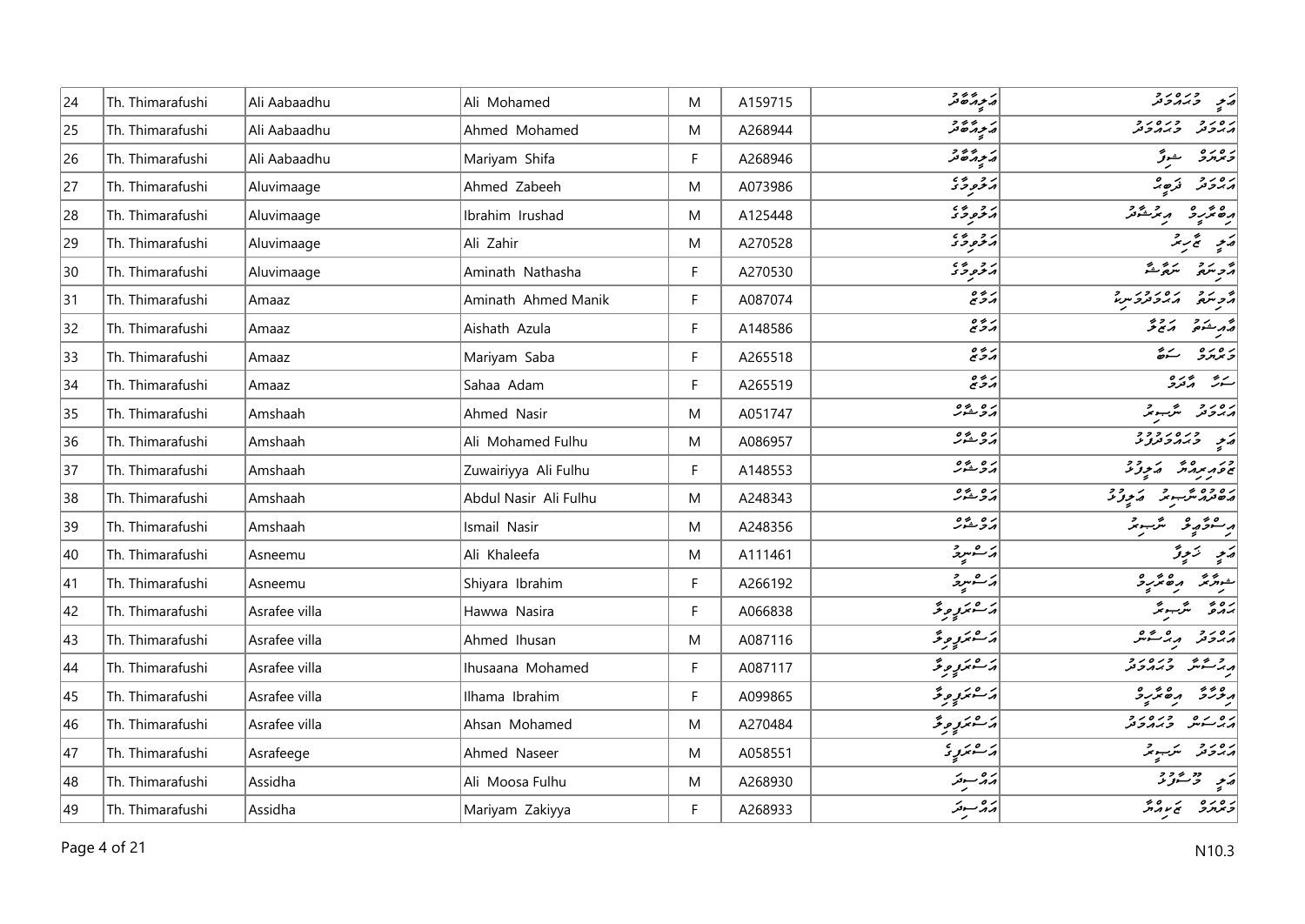| 50 | Th. Thimarafushi | Assidha                | Sazra Ali               | F         | A268937 | بره ب<br>مرکز سوفتر                 | سەنج ئىگە<br>ەئىر                                              |
|----|------------------|------------------------|-------------------------|-----------|---------|-------------------------------------|----------------------------------------------------------------|
| 51 | Th. Thimarafushi | Bageechaage            | Thaufeega Moosa         | F         | A060081 | <br> حو پخون                        | دينه شه<br> <br>  پر ژبې تخه                                   |
| 52 | Th. Thimarafushi | Bageechaage            | Ali Thauneez            | ${\sf M}$ | A087042 | $rac{c}{s}$ $rac{d}{s}$ $rac{d}{s}$ | أوسم وأستنجد                                                   |
| 53 | Th. Thimarafushi | Bageechaage            | Samiya Moosa            | F         | A138800 | له د په ده<br>موسي                  | سەّر پر<br>دويحه                                               |
| 54 | Th. Thimarafushi | Bageechaage            | Mariyam Moosa           | F         | A160010 | ر<br>ئەس ئىمى                       | ر ه ر ه<br><del>د</del> بربرگ<br>چڙ مئثر                       |
| 55 | Th. Thimarafushi | Bageechaage            | Mohamed Visal Ibrahim   | M         | A249455 | <br>  ته په نور                     | כנים ניבי השיתיים ביים                                         |
| 56 | Th. Thimarafushi | Bageechaage            | Saushan Ibrahim Hassan  | F         | A249456 | ے پر پچ<br>م                        | سرد شد مه مهرد برسمبر                                          |
| 57 | Th. Thimarafushi | Bageechaage            | Shaushan Ibrahim        | F         | A249528 | ر<br>ئەس ئىمى                       | شرو شور مورد                                                   |
| 58 | Th. Thimarafushi | Bageechaage            | Fathimath Mohamed Fulhu | F         | A263344 | ر<br>ته تړنگون                      |                                                                |
| 59 | Th. Thimarafushi | <b>Binaa</b>           | Ali Shaah               | M         | A062965 | حويثر                               | پر په دیگر د                                                   |
| 60 | Th. Thimarafushi | <b>Binaa</b>           | Mohamed Naseer          | ${\sf M}$ | A079529 | ھىتر                                | ورەرو شبەر                                                     |
| 61 | Th. Thimarafushi | <b>Carnation Maage</b> | Aishath Mohamed         | F         | A100380 | ر<br>ئەبرىئزىشەملەر ئ               | د در دره دره<br>په شوه در درون                                 |
| 62 | Th. Thimarafushi | <b>Carnation Maage</b> | Zubair Mohamed          | M         | A160946 | ر<br>ما برېتون مرکز د               | 2,0,000 2,000                                                  |
| 63 | Th. Thimarafushi | <b>Carnation Maage</b> | Mohamed Aboobakuru      | ${\sf M}$ | A263819 | ر<br>ما برېتون مرد د                | כנסני נחניים<br>קמתכת תססטת                                    |
| 64 | Th. Thimarafushi | <b>Carnation Maage</b> | Fathmath Ruzaina        | F         | A263828 | ر<br>ما برېتون مرد د                | توجوختمو مرتج مرتثر                                            |
| 65 | Th. Thimarafushi | <b>Carnation Maage</b> | Hamdhoon Mohamed        | M         | A263830 | رم پېژىن مەھ تەرەپ تەرەپ تەرەپ كە   | ر סמם פינסיק<br>גבנקיית בגהכנק                                 |
| 66 | Th. Thimarafushi | Chandhanee Villa       | Ibrahim Ahmed Manik     | M         | A027304 | ڭۇسىرسرە ئ                          | תפת כ המכנקביתי                                                |
| 67 | Th. Thimarafushi | Chandhanee Villa       | Azeeza Abdulla          | F         | A046568 | ستوسين مره محمد<br>محمد مرض         | صَبِيءَ صَصْرَاللّه                                            |
| 68 | Th. Thimarafushi | Chandhanee Villa       | Midhath Ibrahim Manik   | M         | A062978 | ڭۇستىر س <sub>ىر</sub> مۇ           | و در د<br>په درگاه<br>ە ھەمەر 25 سرىد<br>ب                     |
| 69 | Th. Thimarafushi | Chandhanee Villa       | Madheeha Ibrahim Manik  | F         | A062979 | ڭۇستىرسرە ئۇ                        | ە ھەترىر 2 دىرىد<br>رەھ تەرىبى 2 دىرىدا<br>ئە تەر <sup>ش</sup> |
| 70 | Th. Thimarafushi | Chandhanee Villa       | Mohamed Madhih          | M         | A160656 | ى<br>ئۇستىر سوڭر                    | ورەرو ئەر                                                      |
| 71 | Th. Thimarafushi | Conanta                | Ibrahim Saeed           | M         | A269468 | بر بر <u>مرض</u> ح                  | رە ئەر ئىستىر                                                  |
| 72 | Th. Thimarafushi | Conanta                | Mariyam Adam Saeed      | F         | A269486 | بىز يەر <i>ھ</i><br>ئاسىر بىرىقى    | גם גם בגם הגבר                                                 |
| 73 | Th. Thimarafushi | Conanta                | Abdulla Shizufaan       | ${\sf M}$ | A378478 | بىز يەر <i>ھ</i><br>ئاسىر بىرىقى    | رە قراللە ھەم ئەس                                              |
| 74 | Th. Thimarafushi | Conanta                | Hassan Saeed            | M         | A381267 | لا يتربره<br>لا يتربيرچ             | برىكەشر<br>ستهرمتر                                             |
| 75 | Th. Thimarafushi | Conanta                | Fathimath               | F         | A381269 | بر بر <u>مرض</u> ح                  | و په پر د                                                      |
|    |                  |                        |                         |           |         |                                     |                                                                |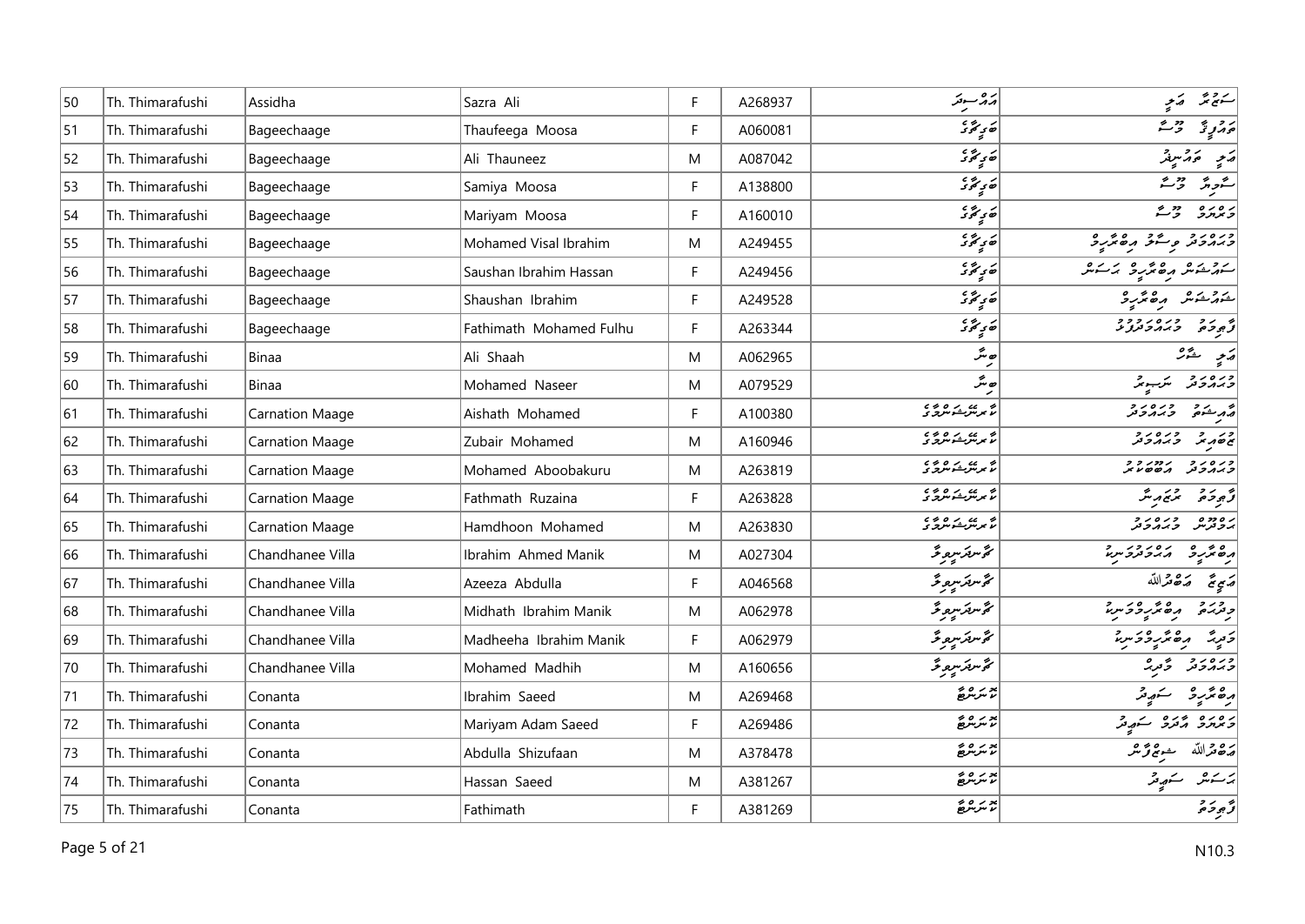| 76  | Th. Thimarafushi | Conanta            | Aminath Saeeda              | F         | A401913 | يد پر ۵ پر<br>پر سر بنر <u>چ</u>                | أأرجع المسكر وتكر                                                                                       |
|-----|------------------|--------------------|-----------------------------|-----------|---------|-------------------------------------------------|---------------------------------------------------------------------------------------------------------|
| 77  | Th. Thimarafushi | Dhaarussalaam      | Ahmed Hilmee                | M         | A096332 | ء وه ريده<br>تربر پر سکوگ                       | پر ۱۹ پر د<br>برثرير                                                                                    |
| 78  | Th. Thimarafushi | Dhaarussalaam      | Mariyam Ali                 | F         | A154482 | ء وه ريده<br>تربر پر سکوگ                       | ر ه ر ه<br>د بربر ژ                                                                                     |
| 79  | Th. Thimarafushi | Dhaarussalaam      | Hilmiyya Yoosuf             | F         | A267516 | ء وه رر ده<br>تربو پر سنوگر                     | دو په دې<br>مرسسو<br>برثر دره<br>ر                                                                      |
| 80  | Th. Thimarafushi | Dhaarussalaam      | Abdulla Yoosuf              | M         | A267518 | ء وه ريده<br>تربر پر سکوچ                       | برە تراللە<br>در وه<br>در سور                                                                           |
| 81  | Th. Thimarafushi | Dhaarussalaam      | Ibrahim Yoosuf              | M         | A267519 | ء وه ريەه<br>ترىرە سەنۇر                        | دو حرو<br>ەھ ئۈرۈ                                                                                       |
| 82  | Th. Thimarafushi | Dhaarussalaam      | Adam Yoosuf                 | M         | A267520 | ء وه ريده<br>تربر پر سکوگ                       | پر ده در ده<br>پرترو پرسو                                                                               |
| 83  | Th. Thimarafushi | Dhaarussalaam      | Hussain Hilmee              | ${\sf M}$ | A267521 | ء وه رر وه<br>تربر پر سکوگر                     | يزڪريش برقومي                                                                                           |
| 84  | Th. Thimarafushi | Dhaarussalaam      | Ismail Hilmee               | M         | A370154 | ء وه رر وه<br>تربر پر سکوگر                     | وستوفيو رود                                                                                             |
| 85  | Th. Thimarafushi | Dhekunuge          | Hassan Ibrahim Manik        | M         | A070803 | ی و و ،<br>تور سری                              |                                                                                                         |
| 86  | Th. Thimarafushi | Dhekunuge          | Shaair Hassan Manik         | M         | A087060 | ، و و ،<br>تور سری                              | شَرەر ئەسكەردە                                                                                          |
| 87  | Th. Thimarafushi | Dhekunuge          | Shamil Hassan Manik         | M         | A263835 | ړ <i>د</i> د ،<br>تر را سرب                     | شَعْرِ فَى سَائْتِ مَسْرَدَ مَدَرَدَ                                                                    |
| 88  | Th. Thimarafushi | Dhekunuge          | Saanim Hassan Manik         | M         | A347039 | ے ج ج ے<br>تور شمیری                            | سأسرد برسكسرد مردا                                                                                      |
| 89  | Th. Thimarafushi | Dhekunuge          | Sarih Hassan                | ${\sf M}$ | A421026 | ، و و ،<br>تور سری                              | ستمبرج الكاشكر                                                                                          |
| 90  | Th. Thimarafushi | Dhilaavaruge       | Aishath Abdul Majeedh       | F         | A086954 | و پ <sup>ی</sup> بر ۲۰<br>درمرگ مر <sub>ک</sub> | ه در ده ده ده در د<br>اوگرشوه او ماه مرکز در د                                                          |
| 91  | Th. Thimarafushi | Dhilaavaruge       | Fathimath Rasheedha         | F         | A086955 | در څرم تر د                                     | قەدە ئەسىق                                                                                              |
| 92  | Th. Thimarafushi | Dhilaavaruge       | Abdhul Majeedh Maahir       | M         | A248031 | و بحر و <sup>ی</sup><br>فرقر <i>ه بو</i> ر      | ره وه ر و گريز                                                                                          |
| 93  | Th. Thimarafushi | Dhilaavaruge       | Hawwa Shizumaa              | F         | A248036 | و بحر و <sup>ي</sup><br>مرمح <i>مر</i> د        | $\begin{pmatrix} 2 & 2 & 2 & 2 \ 2 & 2 & 2 & 2 \end{pmatrix}$                                           |
| 94  | Th. Thimarafushi | Dhilaavaruge       | Ahmed Yasir                 | M         | A248040 | در څو تر د ،<br>  در څو تر د                    | رەر ئەسىر                                                                                               |
| 95  | Th. Thimarafushi | Esjehige           | Mohamed Juman Abdul Latheef | ${\sf M}$ | A337923 | م ص <sub>ف</sub> ح بری                          | 2010 - 2020 - 2020 - 2020<br>2010 - 2020 - 2020 - 2020 - 2020 - 2020 - 2020 - 2020 - 2020 - 2020 - 2020 |
| 96  | Th. Thimarafushi | Faalandhoshuge     | Ahmed Moosa                 | M         | A064338 | ء ر ەيد د ،<br>توفرس                            | ړه ده ده ش                                                                                              |
| 97  | Th. Thimarafushi | <b>Fairy Villa</b> | Mohamed Ali                 | ${\sf M}$ | A059041 | ۇرىمرە بۇ                                       | ورەر د كم                                                                                               |
| 98  | Th. Thimarafushi | <b>Fairy Villa</b> | Hussain Naveel              | ${\sf M}$ | A367293 | ۇ ئەسمەھ ب <sup>ى</sup> ر                       |                                                                                                         |
| 99  | Th. Thimarafushi | Falak              | Adam Ali                    | ${\sf M}$ | A059091 | ۇ ئە                                            | پر ده<br>مرکز کار                                                                                       |
| 100 | Th. Thimarafushi | Falak              | Ameen Sani                  | M         | A063582 | ۇئرە                                            | برَجٍيْر                                                                                                |
| 101 | Th. Thimarafushi | Falak              | Ameena Hussain Manik        | F         | A087011 | وَىَوْما                                        | أروش برسكم مركز سرة                                                                                     |
|     |                  |                    |                             |           |         |                                                 |                                                                                                         |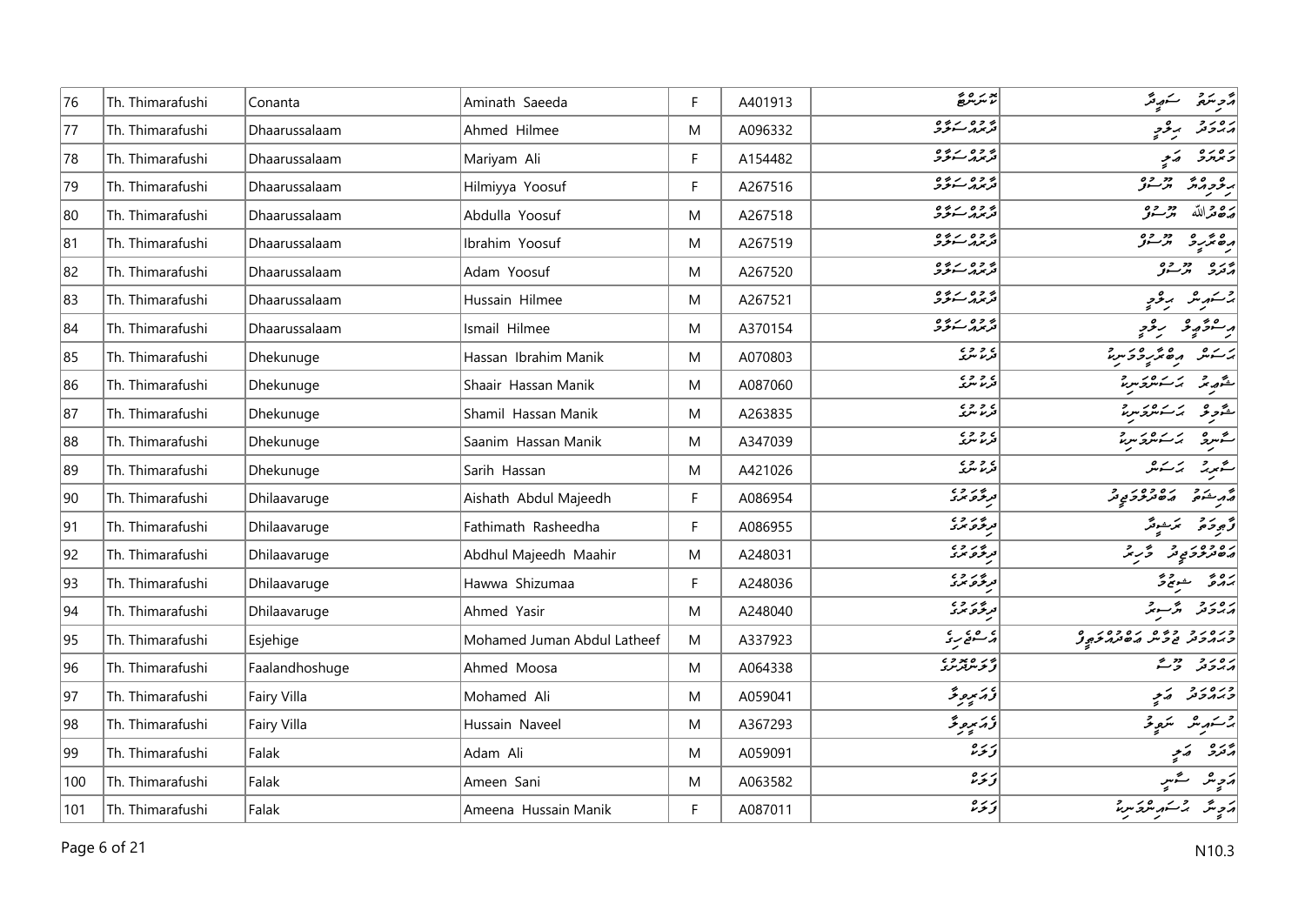| 102 | Th. Thimarafushi | Falak          | Sulthona Adam       | F  | A258245 | ۇ ئە                                       | روه پر په ده د                                 |
|-----|------------------|----------------|---------------------|----|---------|--------------------------------------------|------------------------------------------------|
| 103 | Th. Thimarafushi | Feeroazge      | Mohamed Amir        | M  | A052543 | و ۵ ۵ م<br>م <sub>و</sub> مربع د           | و ره ر و<br><i>و بر د</i> کر<br>ەرىر           |
| 104 | Th. Thimarafushi | Feeroazge      | Abdulla Nadhvy      | M  | A076834 | وپرې                                       | ەھىراللە<br>سرورمح                             |
| 105 | Th. Thimarafushi | Feydhooge      | Aishath Nuha        | F. | A270519 | دے وہ ے<br>قرقری                           | ىترىر<br>پ <sup>و</sup> پر شوې                 |
| 106 | Th. Thimarafushi | Finiroalhi     | Ali Mohamed         | M  | A087106 | و سر پژو<br>تر سر                          | أمجمج وبره برد                                 |
| 107 | Th. Thimarafushi | Finiroalhi     | Ahmed Nasheed       | M  | A087107 | وسرچمو                                     | رەرە سكىشونر                                   |
| 108 | Th. Thimarafushi | Finiroalhi     | Mohamed Rasheed     | M  | A269497 | وسرچمو                                     | ورەرو كەشپەر                                   |
| 109 | Th. Thimarafushi | Finiroalhi     | Mariyam Riza        | F  | A269504 | وسرچمو                                     | و وره برگ                                      |
| 110 | Th. Thimarafushi | Finiroalhi     | Abdhullah Rasheed   | M  | A372881 | وسرچمو                                     | ەھىراللە<br>بخرشدقر                            |
| 111 | Th. Thimarafushi | Fithuroanuge   | Fathimath Hussain   | F  | A111134 | وه ده ده                                   | توجوجو برسمه                                   |
| 112 | Th. Thimarafushi | Fithuroanuge   | Moomina Hussain     | F  | A123966 | ده ده د،                                   | وروپى برخىرى                                   |
| 113 | Th. Thimarafushi | Fithuroanuge   | Hussain Moosa       | M  | A264282 | وه وه<br>د مرس                             | برستهر شد وحسة                                 |
| 114 | Th. Thimarafushi | Fithuroanuge   | Mariyam Mohamed     | F  | A264284 | وه وه<br>د و مرس                           | ر ه ر ه<br>تر بر بر<br>و ره ر و<br>تر پر ژمر   |
| 115 | Th. Thimarafushi | Gulbakaa Villa | Adam Jaleel         | M  | A052667 | دەر ب <sub>ە ئە</sub> ر                    | پرو کے پی                                      |
| 116 | Th. Thimarafushi | Gulbakaa Villa | Mohamed Ashraf      | M  | A052705 | دەر ب <sub>ە ب</sub> ۇ                     | وره رو بر عدو<br>وبردونر بر شویرو              |
| 117 | Th. Thimarafushi | Gulbakaa Villa | Ahmed Ashraf        | M  | A074703 | <br>  دىۋە ئ <sup>ۇ</sup> م <sub>و</sub> م | رەرد رورە                                      |
| 118 | Th. Thimarafushi | Gulbakaa Villa | Fathimath Nishan    | F  | A143986 | دەر بەر<br>ئەخر <i>ە</i> ئىرىگە            | أَرْجُوحَةً مِن اللَّهُ مَنْ                   |
| 119 | Th. Thimarafushi | Gulbakaa Villa | Abdulla Ashraf      | M  | A266265 | وه پرې وگړ<br>د عرص <sup>ر</sup> وڅ        | مَدْهُ مَنْ اللّهِ مَنْ مَسْعَمَّةِ            |
| 120 | Th. Thimarafushi | Gulbakaa Villa | Ismail Ashraf       | M  | A266269 | د وه پرځونځه <sub>و</sub> نځه              | ر عۇرپۇ سىمبر                                  |
| 121 | Th. Thimarafushi | Gulbakaa Villa | Maryam Niusa        | F  | A266272 | وه رو په مخ                                |                                                |
| 122 | Th. Thimarafushi | Guleyseemuge   | Sajna Mohamed       | F  | A087056 | وړ.<br>د نور وی                            | مەدەبىرە ئەرەرد                                |
| 123 | Th. Thimarafushi | Guleyseemuge   | Zulaikha Moosa      | F  | A087058 | در،<br>دنگرسود د                           | وحرثة<br>  خ ځرمر ش                            |
| 124 | Th. Thimarafushi | Guleyseemuge   | Hassan Moosa        | M  | A159660 | د پيې سر د په<br>د نور سرد د               | برسەش ۋەڭ                                      |
| 125 | Th. Thimarafushi | Hasthee        | Hassan Zareer       | M  | A041160 | ئرشو                                       | ىرىكىش ئەيرىم                                  |
| 126 | Th. Thimarafushi | Hasthee        | Shuhaa Hassan       | F  | A249820 | ئر ڪھيج                                    | لمقرش الركائش                                  |
| 127 | Th. Thimarafushi | Havaa          | Ashiga Abdul Wahhab | F. | A086908 | رپچ                                        | ه شود ده ده ده وه ده<br>پرشوتی پره تر تروپرتره |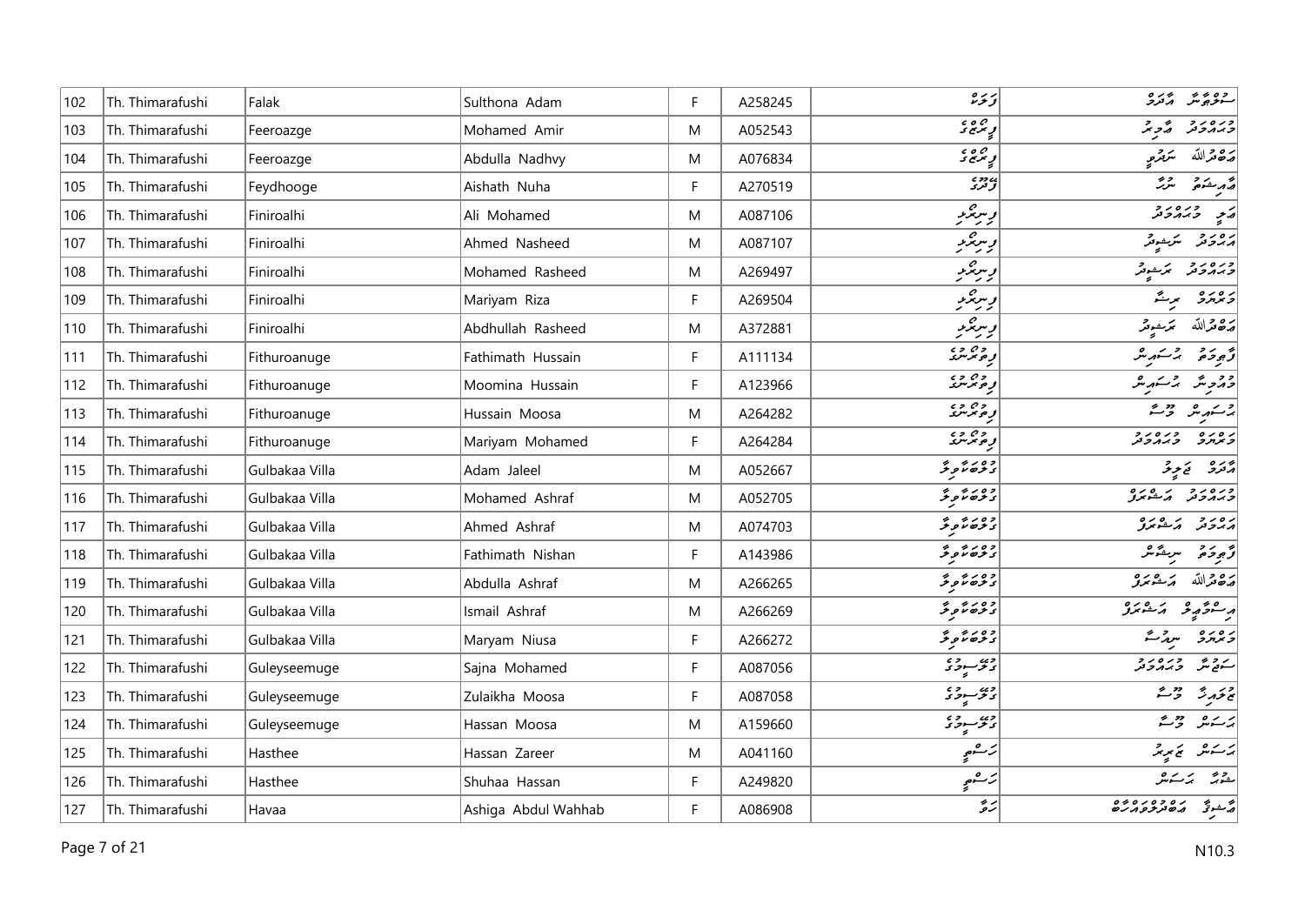| 128 | Th. Thimarafushi | Haveereefini     | Abdulla Solih      | M         | A050930 | رَ <sub>هِ مو</sub> رِ سِرِ                    | رەقراللە گەر                                |
|-----|------------------|------------------|--------------------|-----------|---------|------------------------------------------------|---------------------------------------------|
| 129 | Th. Thimarafushi | Haveereefini     | Mohamed Rauf       | M         | A080710 | ر <sub>َءِ موبو مير</sub>                      | ر دد ه<br>بود تو<br>و ره ر د<br>تر پر ژنر   |
| 130 | Th. Thimarafushi | Haveereefini     | Shareefa Ali       | F         | A087118 | ئەھ بىرو بىر<br>كەنبە ئەرىب                    | شەمرۇ<br>رځمني                              |
| 131 | Th. Thimarafushi | Haveereefini     | Ali Raoof          | M         | A270535 | ر <sub>ک</sub> ے پرویں<br>مخ                   | $rac{1}{3}$                                 |
| 132 | Th. Thimarafushi | Hiri             | Atho Ibrahim       | M         | A067597 | رىر                                            | $rac{26}{150}$<br>ەرھەترىر <sup>ى</sup>     |
| 133 | Th. Thimarafushi | Hiri             | Ahmed Althuf       | M         | A114124 | رىر                                            |                                             |
| 134 | Th. Thimarafushi | Hiri             | Ibrahim Fulhu      | M         | A268018 | رىر                                            | ە ھەترىر <i>230</i><br>بەھەترىر <i>33</i> 2 |
| 135 | Th. Thimarafushi | Hiri             | Safoora Ali        | F         | A268019 | رىر                                            | بددوي المالمي                               |
| 136 | Th. Thimarafushi | Hiri             | Mohamed Auf        | ${\sf M}$ | A268021 | رىر                                            | כנסני ניפס                                  |
| 137 | Th. Thimarafushi | Hiri             | Abdulla Auraf      | M         | A268022 | رىر                                            | ەھىراللە<br>ىردىمى                          |
| 138 | Th. Thimarafushi | Hiri             | Aishath Aifa       | F.        | A376432 | رىر                                            | مەرشىق مەرق                                 |
| 139 | Th. Thimarafushi | Hithigasdhoshuge | Zahida Moosa Manik | F         | A087081 | اره د معروج<br>اره د مورمړي                    | تج رقد حي شرح مرد                           |
| 140 | Th. Thimarafushi | Hithigasdhoshuge | Mariyam Idrees     | F         | A087491 | اره در ۲۶۵ وي.<br>پرسون سوټرېږي                | و مره مقرمي -                               |
| 141 | Th. Thimarafushi | Hithigasdhoshuge | Mohamed Adam       | M         | A264710 | ر صد و د<br>ره د کستوربود                      | ورەر د درە<br><i>دىدە</i> رىر مەر <i>و</i>  |
| 142 | Th. Thimarafushi | Kaneeru Villa    | Ahmed Adhuham      | M         | A123823 | ئەس <sub>ى</sub> پرىموقە                       | נים ניבינים<br>הגבינה הבנינים               |
| 143 | Th. Thimarafushi | Kaneeru Villa    | Fathmath Sharudha  | F         | A148064 | ئەسەپرە بەر<br>ئ                               | ترجوخا مشرقته                               |
| 144 | Th. Thimarafushi | Kaneeru Villa    | Saeed Ali          | M         | A266275 | ئەس <sub>رىم</sub> رىرى<br>ئ                   | سكهي فكع                                    |
| 145 | Th. Thimarafushi | Kaneeru Villa    | Mariyam Manike     | F         | A266277 | ئەس <sub>رىم</sub> رىمو ئۇ                     | גם גם ג'<br><i>באתכ</i> ל <sub>ת</sub> ע    |
| 146 | Th. Thimarafushi | Kaneeru Villa    | Mohamed Saud       | M         | A267451 | ئەس <sub>رىم</sub> رى<br>ئەسرىمرى              | وره رو د دو.<br><i>د بر د در</i> در         |
| 147 | Th. Thimarafushi | Kaneeru Villa    | Aminath Shaheedha  | F         | A267453 | ئەس <sub>رىتى</sub> رىگە<br>ئە                 | مزمر متمرير                                 |
| 148 | Th. Thimarafushi | Kaneeru Villa    | Ahmed Shaheed      | M         | A267461 | ئەس <sub>رىم</sub> رى<br>ئ                     | رەر د شەرىر<br>مەركىر شەرىر                 |
| 149 | Th. Thimarafushi | Kaneeru Villa    | Sidhufa Saeedh     | F         | A396786 | ر<br>ئەمىرىزىرىگە                              | سىدىق سەرىتى                                |
| 150 | Th. Thimarafushi | Kanmatheege      | Sofiyya Ali        | F         | A087082 | ر ه ر په<br>پاسر <sub>د کو</sub> ر             | ښوږمهٔ ډَمو                                 |
| 151 | Th. Thimarafushi | Kanmatheege      | Ahmed Abdulla      | M         | A087083 | ر ه ر<br>پړمبر <del>د</del> <sub>مح</sub> د    | بره برو بره درالله                          |
| 152 | Th. Thimarafushi | Kanmatheege      | Waleedha Ahmed     | F         | A089531 | ر ه ر پر<br>ماشر <del>د</del> م <sub>و</sub> د | كوريم كالمرور                               |
| 153 | Th. Thimarafushi | Kanmatheege      | Fathmath Guraisha  | F         | A153089 | بزمردي                                         | وٌجوحو ويمهيشُ                              |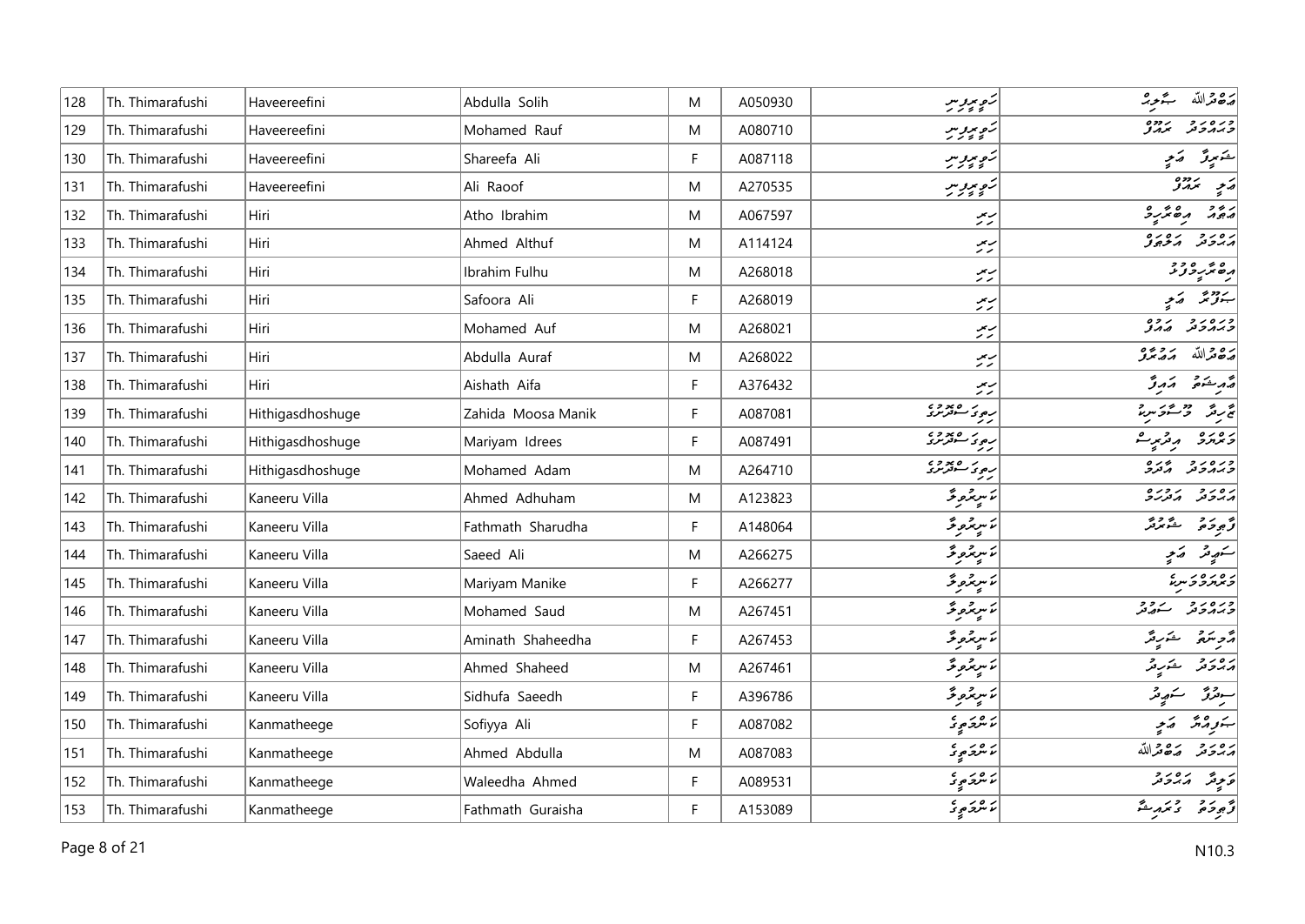| 154 | Th. Thimarafushi | Kanmatheege    | Abdulla Masaam   | M           | A264319 | ر ه ر<br>پاسر <sub>د مو</sub> ر     | مَدْهَ مَرْاللّه وَسَّوَّ                             |
|-----|------------------|----------------|------------------|-------------|---------|-------------------------------------|-------------------------------------------------------|
| 155 | Th. Thimarafushi | Kanmatheege    | Ali Milhan       | M           | A264320 | ر ه ر<br>پاسر <sub>چ تو</sub> ر     | ړې د در                                               |
| 156 | Th. Thimarafushi | Kashmeeru      | Fathimath Riyaza | F           | A040595 | ىر ش <sub>ىر چى</sub> ر             | وتموزة<br>ىروتزىتە                                    |
| 157 | Th. Thimarafushi | Kashmeeru      | Moomina Sulaiman | F           | A085080 | ىر ھ <sub>ى</sub> جەر               | د د بر ش<br>ر دىكەر ئ <sup>ە</sup> ئە                 |
| 158 | Th. Thimarafushi | Kashmeeru      | Maimoona Mohamed | F           | A087045 | ىر ھ <sub>ى</sub> جەر               | و ر ه ر د<br>تر پروتر<br>ىر دەپر<br>ئ                 |
| 159 | Th. Thimarafushi | Kashmeeru      | Aishath Mohamed  | F           | A264705 | ىر ھ <sub>ى</sub> جەرىجە            | و ره ر و<br>تر پر ژفر<br>پر ديگر ج<br>مرگه مشتوي      |
| 160 | Th. Thimarafushi | Kenereege      | Ahmed Fulhu      | M           | A059720 | ى<br>ئامىرىيەتى                     | ر ه ر و و و<br>پر ر و ترو تر                          |
| 161 | Th. Thimarafushi | Kenereege      | Aminath Ali      | $\mathsf F$ | A087078 | ى<br>ئامىرىيەتى                     | ومحر سنتمر وكالمحي                                    |
| 162 | Th. Thimarafushi | Kenereege      | Mohamed Rizly    | M           | A087079 | ې په په په<br>ما مر <sub>سم</sub> و | و ر ه ر و<br><i>و پر</i> پر <del>و</del> ر<br>ىرىج مو |
| 163 | Th. Thimarafushi | Kenereege      | Fathimath Liusa  | F           | A087080 | ى<br>ئەمىرىمورى                     | ىر دىر مىگە<br>ء مر د<br>ترموخ م                      |
| 164 | Th. Thimarafushi | Kenereege      | Aishath Lizuma   | F           | A264734 | ى<br>ئامىرىيەنى                     | و مرکز در<br>مرکز شوی<br>عربي                         |
| 165 | Th. Thimarafushi | Kenereege      | Ali Muneez       | M           | A264737 | ى<br>ئەمىرىموچ                      | ړې د سرچ                                              |
| 166 | Th. Thimarafushi | Kinaara        | Aminath Raufiyya | $\mathsf F$ | A123961 | ىرىئىگە                             | أرمز ينمو<br>برد و دیگر                               |
| 167 | Th. Thimarafushi | Kinaara        | Aishath Rameeza  | $\mathsf F$ | A159859 | ىرىترىتر                            | وأرجنتم ترديج                                         |
| 168 | Th. Thimarafushi | Led House      | Ziyanath Naeem   | F           | A124614 | <sup>ى 2</sup> ىر ئەر               | ې پر شر <sub>و</sub><br>سمەچ                          |
| 169 | Th. Thimarafushi | Led House      | Mohamed Naeem    | M           | A128500 | <sup>ى 2</sup> ىر ئەھ               | و ره ر و<br><i>و پر ه</i> تر<br>سَمدِرْ               |
| 170 | Th. Thimarafushi | Led House      | Mariyam Yaseera  | F           | A266126 | <sup>ى ەر د</sup> ېر                | ويرجرو الرسوش                                         |
| 171 | Th. Thimarafushi | Loajehige      | Lugman Mohamed   | M           | A056115 | ہ ء<br>محرچ <sub>مر</sub> ئ         | و ر ه ر د<br>تر پر ژنر<br>و و و ه<br>مونوکو مگر       |
| 172 | Th. Thimarafushi | Loajehige      | Abdulla Ageel    | M           | A087068 | ہ ء ہے<br>محم <i>ق ب</i>            | مَەھىراللە مَەتبەمْ                                   |
| 173 | Th. Thimarafushi | Loajehige      | Mohamed Adhuham  | M           | A094314 | ہ ء<br>محرچ <sub>مر</sub> ئ         | כנסנפ נבנב<br>בגמכת הבנב                              |
| 174 | Th. Thimarafushi | Loajehige      | Shafiath Lugman  | $\mathsf F$ | A264329 | ج ۽ ج<br>حويج سر پي                 | و د و مه ه<br>مونوکو مګر<br>  سەرەپە                  |
| 175 | Th. Thimarafushi | Loajehige      | Madheeha Lugman  | F           | A264335 | ہ ء<br>حقے س <sup>ر</sup>           | ئەمەرچە<br>و د و ه                                    |
| 176 | Th. Thimarafushi | Loajehige      | Aishath Eema     | F           | A324236 | ە ئەيدى<br>مەنبە                    | مەر خىم بىر                                           |
| 177 | Th. Thimarafushi | Maaleygey Aage | Aswad Ali Manik  | M           | A128468 | e s ceces<br>5 A 5 G G              |                                                       |
| 178 | Th. Thimarafushi | Maaleygey Aage | Ahmed Ali Manik  | M           | A262914 | ه عن در د بر<br>در مو بر ار         | ر ە ر د<br>م <i>رگ</i> تر<br>ە ئېرىخ سرىتى            |
| 179 | Th. Thimarafushi | Maaleygey Aage | Fareedha         | F           | A262932 | ه عن عده عده ح<br>مرکز مرکز حرک     | ۇ بىرىگە                                              |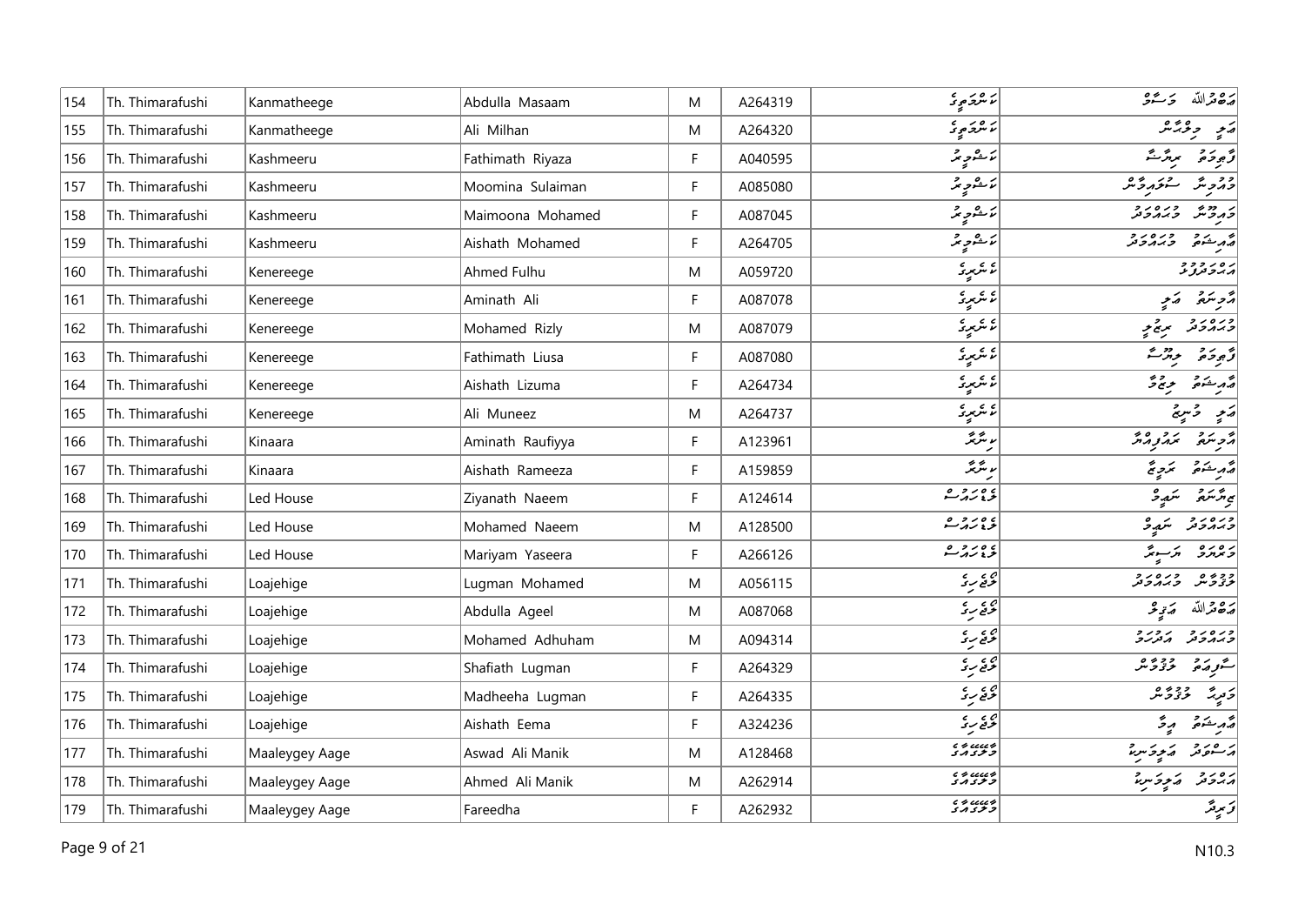| 180 | Th. Thimarafushi | Maaleygey Aage | Afuradh Ali Manik     | M  | A262942 | ه c به c c c به<br><del>ز</del> نو تر بر ی     | ىر <i>3 ت</i> ىر تەر<br>ە ئېرىۋىسرىد                       |
|-----|------------------|----------------|-----------------------|----|---------|------------------------------------------------|------------------------------------------------------------|
| 181 | Th. Thimarafushi | Maaleygey Aage | Afrah Ali Manik       | M  | A356511 | ه عن عنه عنه ع<br>مرکب حرکب می                 | پروپور<br>ە ئوچە ئىرىد                                     |
| 182 | Th. Thimarafushi | Maavadige      | Mohamed Ibrahim       | M  | A027497 | ۇ ئەيمى<br>قىرىمۇ                              | ەھ تررۈ<br>و ره ر و<br><i>و پر</i> پر تر                   |
| 183 | Th. Thimarafushi | Maavadige      | Aminath Azeema        | F  | A087064 | ۇ ئەرى<br>قىرىم                                | أرمز سندة<br>ە ئىم ئە                                      |
| 184 | Th. Thimarafushi | Maavadige      | Mohamed Vishal        | Μ  | A098543 | ور ۽<br>حوج                                    | و ره ر و<br><i>و پر</i> پر تر<br>ء شەھر                    |
| 185 | Th. Thimarafushi | Maavadige      | Fathimath Amira       | F  | A134698 | و د د و د<br>ترکالو د                          | ء بر د<br>ترجو حم<br>ړ څر بر                               |
| 186 | Th. Thimarafushi | Maavadige      | Aishath Rinzy         | F  | A263775 | ۇ ئەركە<br>قىرىمۇ ئە                           | وأمر خنقى مرشي                                             |
| 187 | Th. Thimarafushi | Maavadige      | Ramla Ibrahim         | F  | A263778 | ۇ ئەربى<br>مەھرىم                              | برە بۇ<br>مەھترىرى                                         |
| 188 | Th. Thimarafushi | Makhmaa Villa  | Rasheedha             | F. | A267466 | 533ء تھ                                        | ىر<br>مرىشونىر                                             |
| 189 | Th. Thimarafushi | Makhmaa Villa  | Shiruhama Ibrahim     | F. | A267513 | ۇرۇمۇ                                          | احومرچونچ<br>ە ھەمرىر 2<br>برەھمەر                         |
| 190 | Th. Thimarafushi | Makhmaa Villa  | Ibrahim Hussain       | M  | A271053 | ئەر ئۇ ئۇ                                      | ەرھەترىر <sup>ە</sup>                                      |
| 191 | Th. Thimarafushi | Manfaa         | Mohamed Ibrahim Manik | M  | A081900 | ىز شرىچە                                       | ەھ ئەر 3 كەر ?<br>رەھ ئەر 3 كەر ?<br>و ره ر و<br>د بر د تر |
| 192 | Th. Thimarafushi | Manfaa         | Aminath Ibrahim Manik | F  | A087111 | ىز شرىچە                                       | ג <i>ים پڙ</i> رو <sub>ב</sub> ُ سربا<br>أرمح يترة         |
| 193 | Th. Thimarafushi | Manfaa         | Ali Ibrahim Maniku    | Μ  | A123984 | ىر ھۇ                                          | ړې ره ټروکر                                                |
| 194 | Th. Thimarafushi | Manzaruge      | Aishath Moosa         | F  | A067636 | ر ہ ر د ،<br>تر سرپی سری                       | حر مشر<br>و مر شو د<br>مرکز شو د                           |
| 195 | Th. Thimarafushi | Manzaruge      | Sanfa Usman           | F  | A067637 | ر ه ر د ،<br><del>ر</del> سرنۍ مر <sub>ک</sub> | سەمىدٌ<br>چە ئەچە<br>مەھمەرىكى                             |
| 196 | Th. Thimarafushi | Manzil         | Fathimath Leela       | F  | A087087 | ۇ ئىرى ۋ                                       | و بر د<br>تر مورد مو<br>ىر ئۇ                              |
| 197 | Th. Thimarafushi | Manzil         | Ibrahim Hassan Fulhu  | M  | A266050 | ئەش <sub>ىب</sub> و                            | وه عزره بر دره د                                           |
| 198 | Th. Thimarafushi | Manzil         | Aishath Rasheeda      | F  | A266052 | ئەمپر بۇ                                       | د<br>مگر شکور مرشور                                        |
| 199 | Th. Thimarafushi | Manzil         | Mariyam Leena         | F  | A266060 | ئەشرىپ بۇ                                      | ر ه ر ه<br><del>و</del> بربرو<br>ىرىتر                     |
| 200 | Th. Thimarafushi | Manzil         | Hindhu Ibrahim        | F  | A266062 | ئەمب <sub>ى</sub> ر ئى                         | ە ھەمگرىرى<br>م<br>ىرىنزىز                                 |
| 201 | Th. Thimarafushi | Metro Villa    | Mohamed Firag         | M  | A058292 | وعوعرو                                         | ورەرو پەر                                                  |
| 202 | Th. Thimarafushi | Minivan Ufaa   | Hussain Shah          | M  | A087099 | ج سره شمر ژ                                    | جر سکه شرح مشرقه<br>مسلم                                   |
| 203 | Th. Thimarafushi | Minivan Ufaa   | Moosa Idrees          | Μ  | A087101 | ار سره شدد محمد د                              | ارسته مرتزبر من<br>ا                                       |
| 204 | Th. Thimarafushi | Minivan Ufaa   | Ahmed Shah            | Μ  | A087102 | <i>د</i> سرهٔ شرړ ژ                            | رەر دەر                                                    |
| 205 | Th. Thimarafushi | Minivan Ufaa   | Mohamed Shah          | Μ  | A087104 | د سره شمر ژ                                    | ورەر دەر                                                   |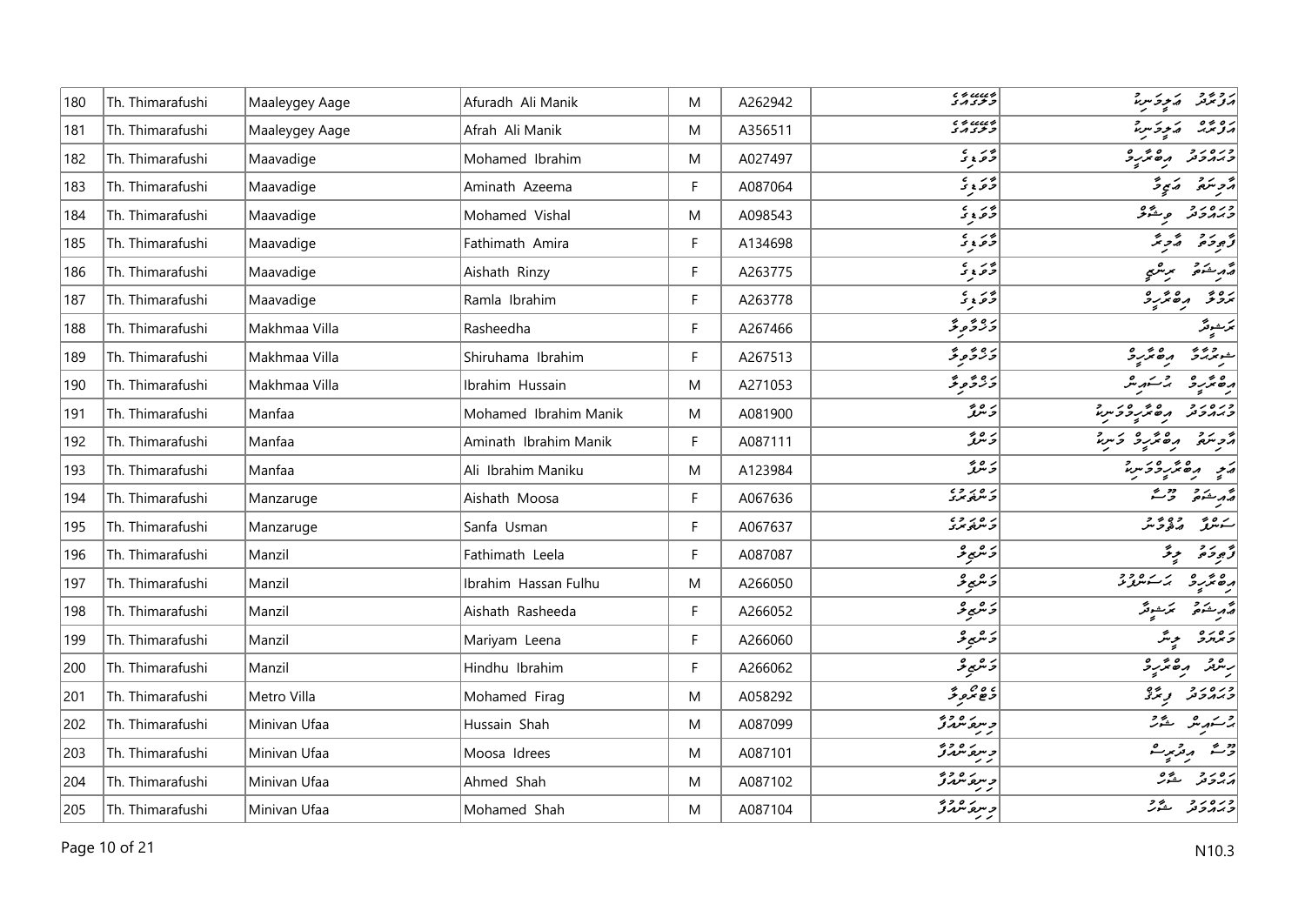| 206 | Th. Thimarafushi | Minivan Ufaa      | Aishath Moosa         | F         | A087105 | د سو <sup>م</sup> مهرو          | و مرکز دیگر<br>مستقیمی<br>دين مشر                                                 |
|-----|------------------|-------------------|-----------------------|-----------|---------|---------------------------------|-----------------------------------------------------------------------------------|
| 207 | Th. Thimarafushi | Minivan Ufaa      | Fathimath Zahira      | F         | A248926 | <i>ج</i> سرعهٔ مثرمر تر         | ۇ بور پر<br>ىتى سەتتىر                                                            |
| 208 | Th. Thimarafushi | Minivan Ufaa      | Mariyam Rumaiza       | F         | A269549 | اد سره شدد.<br>مسر              | ر ه ر ه<br>و بربرو<br>برزمر                                                       |
| 209 | Th. Thimarafushi | Moosum            | Moosa Ali Manik       | M         | A025147 | دد وه                           | وژ مئے<br>ە ئېرىخ سرىتى                                                           |
| 210 | Th. Thimarafushi | Moosum            | Aishath Ali Manik     | F         | A087097 | دد ده                           | ە ئېرىخە سرىد<br>د مرشوم<br>مرم مشوم                                              |
| 211 | Th. Thimarafushi | Muniya            | Maisa Mohamed         | F         | A159166 | وسرتر                           | و ر ه ر د<br>تر پروتر<br>ر پر گ                                                   |
| 212 | Th. Thimarafushi | Muniya            | Manisa Mohamed        | F         | A263785 | د سرگر<br>ر                     | و ره ر و<br>تر پر ژ تر<br>ۇ سرىگە                                                 |
| 213 | Th. Thimarafushi | Muniya            | Ali Maah              | M         | A392972 | وسربر                           | $25 - 24$                                                                         |
| 214 | Th. Thimarafushi | Muraka            | Asiyath Ibrahim       | F         | A264244 | ويرز                            | پ <sup>و</sup> سەدە.<br>م<br>دە تەرىخ                                             |
| 215 | Th. Thimarafushi | Naainfaruge       | Ahmed Nasir           | ${\sf M}$ | A069468 | متَّمر مثروَ بر <sub>و</sub> ءِ | پروژبر<br>ىئرىبەير                                                                |
| 216 | Th. Thimarafushi | Naainfaruge       | Fathimath Shifaza     | F         | A252796 | مگر مرکز برد<br>مگر مگر برد     | شەۋىج<br>ء مر د<br>ترجو حو                                                        |
| 217 | Th. Thimarafushi | Naainfaruge       | Mohamed Ifaz          | M         | A252871 | مگر مگر کرد د <sup>ی</sup>      | ەرتى<br>و ره ر و<br><i>و پر</i> و تر                                              |
| 218 | Th. Thimarafushi | <b>New Manzil</b> | Fathimath Shiga       | F         | A069614 | لىردىق چۇ                       | ا تو بر در<br>ا<br>شوگر                                                           |
| 219 | Th. Thimarafushi | New Manzil        | Niuma Dho Huththu     | F         | A144371 | سرد و عربه و                    | $rac{2}{3}$<br>پر و ه و<br>تر <i>ر</i> پر می                                      |
| 220 | Th. Thimarafushi | New Manzil        | Mariyam Safa          | F         | A266153 | سرة د شيو                       | ر ه ر ه<br><del>ر</del> بربرد<br>سەۋ                                              |
| 221 | Th. Thimarafushi | Night Star        | Ahmed Ilham           | ${\sf M}$ | A073457 | سَرِمٍ مُتَعَمِّر               | ەربەرە<br>ر ە ر د<br>مەركىر                                                       |
| 222 | Th. Thimarafushi | Night Star        | Mariyam Mohamed Fulhu | F         | A086956 | ىئىر ھېشىھ ئىر                  | ۶ ۶ ۶ ۶ ۶ ۶ ۶ ۶<br>ق بر پر <del>و</del> تر تر تر<br>ر ه ر ه<br><del>د</del> بربرگ |
| 223 | Th. Thimarafushi | Night Star        | Ismail Ibrahim        | M         | A086965 | سكره طيء كالمحاسر               | وستجوفه وه محرره                                                                  |
| 224 | Th. Thimarafushi | Night Star        | Ibrahim Rasheed       | M         | A224362 | سكره شرع سر                     | ە ھەترىر <sup>ى</sup><br>بر ھەترىرى<br>ئەرىشەدىر<br>ئ                             |
| 225 | Th. Thimarafushi | Night Star        | Ali Ilhaam            | ${\sf M}$ | A248823 | الترم وعفجمه                    | $rac{1}{2}$                                                                       |
| 226 | Th. Thimarafushi | Night Star        | Ilmasa Ibrahim        | F         | A249271 | سكرهج ستقصر                     | رودمخت<br>ە ھەمەر 2<br>بەھەمەر 2                                                  |
| 227 | Th. Thimarafushi | Night Star        | Hussain Ilham         | M         | A249274 | سكرهج ستقصر                     | برسكريش بروريح                                                                    |
| 228 | Th. Thimarafushi | Nika Hiyaa        | Aminath Adam Fulhu    | F         | A042515 | سرىد كردگر<br>- -               | په ره و د<br>پر تر و تر تر<br>ړ د سره                                             |
| 229 | Th. Thimarafushi | Nika Hiyaa        | Shuaib Dhon Manik     | ${\sf M}$ | A126225 | مىرىدىكە<br>مەسىر               | بیو ۵ پر ر <sup>و</sup><br>شەھەرھ                                                 |
| 230 | Th. Thimarafushi | Nika Hiyaa        | Aishath Nazlee        | F         | A263278 | ىبرىدىكە<br>م                   | وكرمشكو الترجم                                                                    |
| 231 | Th. Thimarafushi | Nishaan           | Adam Mohamed Fulhu    | ${\sf M}$ | A050904 | اسریقیمر                        | په ره<br>د ترو<br>و ر ه ر و و و<br><i>و پر پر و</i> نونو نو                       |
|     |                  |                   |                       |           |         |                                 |                                                                                   |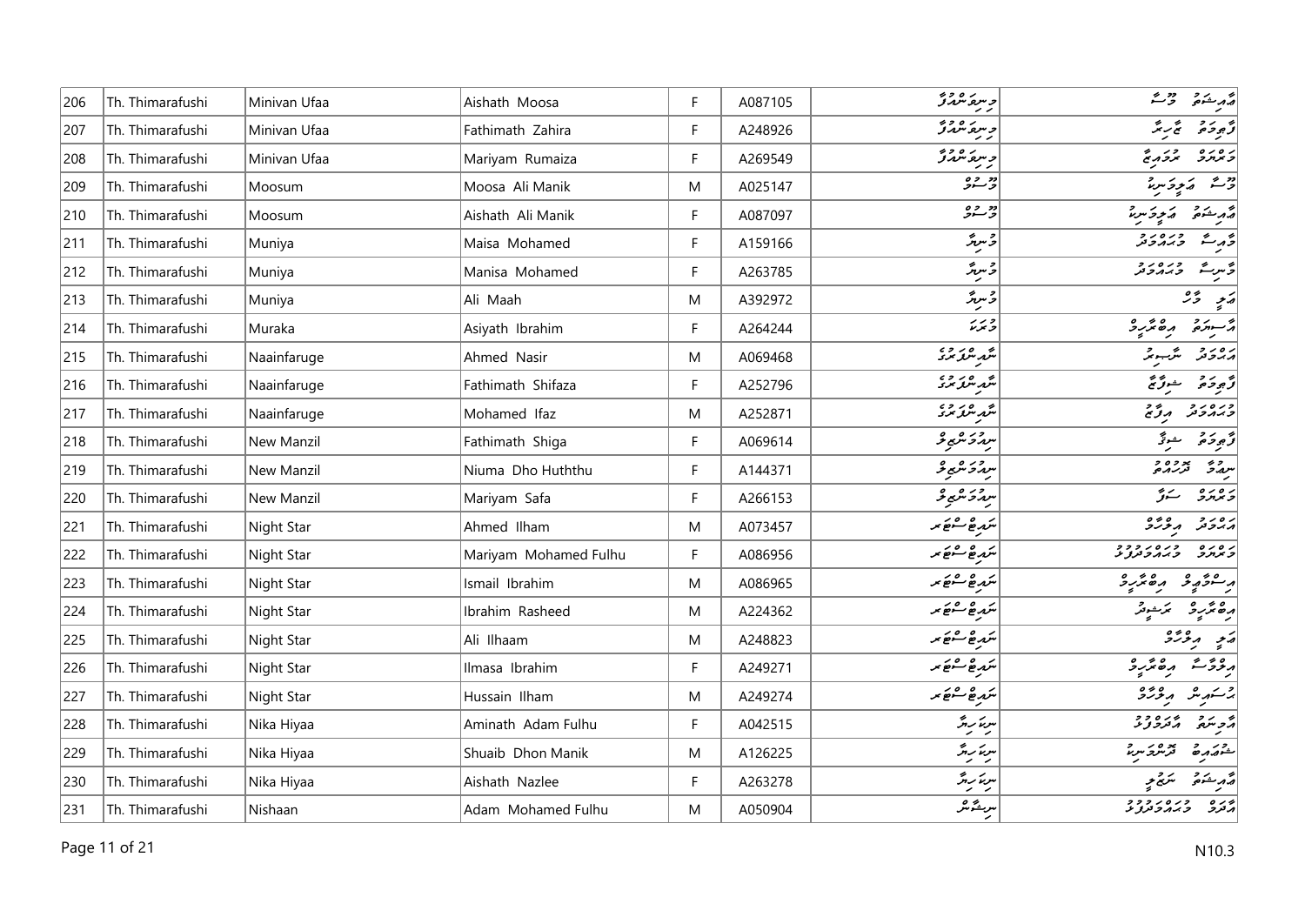| 232 | Th. Thimarafushi | Nishaan            | Aminath Ahmed Manik               | F         | A051350 | سرڪرشر                              | י 20 י 2 י<br>ג ג 3 تر 3 س<br> أرجع منعو                       |
|-----|------------------|--------------------|-----------------------------------|-----------|---------|-------------------------------------|----------------------------------------------------------------|
| 233 | Th. Thimarafushi | Nishaan            | Samiyya Adam Fulhu                | F         | A148415 | سرىشەشر                             | پر ده و د<br>پر تر تر تر تر<br>سكورثر                          |
| 234 | Th. Thimarafushi | Nooraanee Villa    | Aminath Sazna                     | F         | A158330 | پېژمبره دگر<br>  پېژمبره دگر        | أثر حريره<br>سە ئەشر                                           |
| 235 | Th. Thimarafushi | Nooraanee Villa    | Fathimath Shazla                  | F         | A268971 | تربر يبر <sub>عر</sub> بحر          | و مرد<br>ارتمبو حرم<br>شەۋرگر                                  |
| 236 | Th. Thimarafushi | Raastha            | Mohamed Fulhu                     | M         | A087119 | پۇ رەپچ                             | و ر ه ر و و و<br><b>و بر بر و نرو</b> نر                       |
| 237 | Th. Thimarafushi | Raastha            | Mariyam Ibrahim                   | F         | A087121 | پۇ رەپ<br>ئىرىسوپى                  | ەھ ئۆر ۋ<br>ر ه ر ه                                            |
| 238 | Th. Thimarafushi | Raastha            | Ahmed Mumthaz                     | M         | A269895 | پۇ رەپچ                             | 9 خ 9 خ<br>حر خر خ ح<br>ر ە ر د                                |
| 239 | Th. Thimarafushi | Raastha            | Adam Mohamed Fulhu                | M         | A270479 | پۇ رەپچ                             | و ر ٥ ر و و و<br>تر بر بر ترتو تر<br>پور ہ<br>دگرو             |
| 240 | Th. Thimarafushi | Rozemeed           | Ismail Ali                        | M         | A083041 | ەرە جە<br>ئىرىنى جەنج               | برڪڙڀو ڏيو                                                     |
| 241 | Th. Thimarafushi | Rozemeed           | Mohamed Azmeel                    | M         | A251894 | ترج ح ؟                             | כנים ניבי ביל                                                  |
| 242 | Th. Thimarafushi | Rozemeed           | Moosa Anwar                       | M         | A327076 | 0 ه.<br>  مربع ح <sub>و</sub> ي     | ادع برادرد                                                     |
| 243 | Th. Thimarafushi | Rozemeed           | Ahmed Azumeel                     | ${\sf M}$ | A397129 | <br>  مرج ح <sub>ج</sub> ؟          | دەر د دەر ئە                                                   |
| 244 | Th. Thimarafushi | Rozemeed           | Hassan Azmeel                     | M         | A400446 | 0 ه.<br>  مربع ح <sub>و</sub> ي     | پرستانگر اندینی تولید                                          |
| 245 | Th. Thimarafushi | Saeeda Manzil      | Hawwa Aboobakuru                  | F         | A087110 | سەر ئەر ئەرىب <sub>ى</sub> ئە       | נים נחנדד<br>גתפ תשישיות                                       |
| 246 | Th. Thimarafushi | Saeeda Manzil      | Abdul Muhusin Sulaiman            | M         | A268926 | سەر ئەر ئىرى ئى                     |                                                                |
| 247 | Th. Thimarafushi | Saeeda Manzil      | Aminath Saeeda                    | F         | A268928 | <i>ے پہ مڑخ</i> شریح ثر             |                                                                |
| 248 | Th. Thimarafushi | Saeeda Manzil      | Mohamed Sharufaan Abdul<br>Muhsin | ${\sf M}$ | A328498 | <i>ے پہ قرّحہ تقریب تح</i>          | وره رو در دورو ره وه وو د.<br>وبردوس شوبرتي س دره ترتوو بر سوس |
| 249 | Th. Thimarafushi | Saima              | Aminath Irasha                    | F         | A080239 | سەرق                                | أأدوسكم وبرشة                                                  |
| 250 | Th. Thimarafushi | Saima              | Sanfa Fulhu                       | F         | A092930 | ستهرقر                              | ر په دور<br>سرمندو تر تر                                       |
| 251 | Th. Thimarafushi | Sakkeyogasdhoshuge | Ibrahim Shihab                    | ${\sf M}$ | A032642 | ر ۲۵ پرس ۲۵ و ۲<br>سوهر د در کاربرد | ەرھ ئ <sup>ۆ</sup> ر ۋ<br>ے رگنج                               |
| 252 | Th. Thimarafushi | Sakkeyogasdhoshuge | Aishath Ali Manik                 | F         | A127978 | ر ۲۵ پرس ۲۵ و ۲<br>سوهر د در کاربرد |                                                                |
| 253 | Th. Thimarafushi | Salva              | Hassan Ahmed Manik                | ${\sf M}$ | A243490 | سەبىر                               | ג' גם גם גבעל                                                  |
| 254 | Th. Thimarafushi | Salva              | Fathmath Shahudha                 | F         | A243564 | سەبىر                               | وٌ و د و د و د                                                 |
| 255 | Th. Thimarafushi | Salva              | Mohamed Aslam Hassan              | M         | A259430 | سەنزۇ                               | ورەرو رەرە رىك                                                 |
| 256 | Th. Thimarafushi | Satellite          | Abbas Ali                         | M         | A058484 | ر عمره عرضه ع                       | أمدة مصمح أمجم                                                 |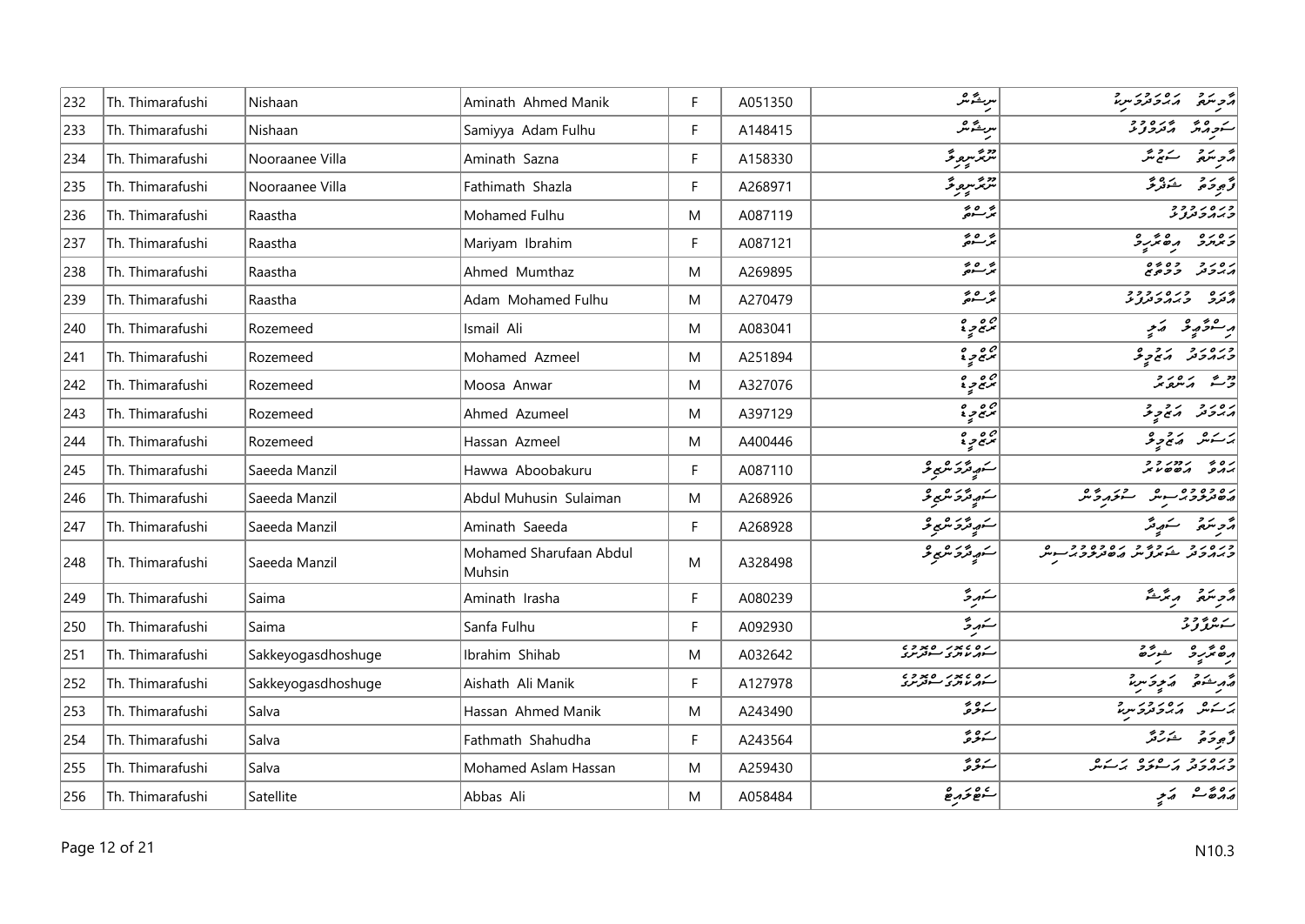| 257 | Th. Thimarafushi | Satellite           | Asifa Hassan Manik    | F  | A086970 | ے <sub>ھ</sub> وکہ ج                    | ئەسەھ ئەسرىد<br>ۇ سىز ئە                                 |
|-----|------------------|---------------------|-----------------------|----|---------|-----------------------------------------|----------------------------------------------------------|
| 258 | Th. Thimarafushi | Satellite           | Alam Abbas            | M  | A250929 | ے جو بر ج                               | ر رە<br>مەنزى<br>2522                                    |
| 259 | Th. Thimarafushi | Satellite           | Abdulla Ayaaz         | M  | A364746 | ر                                       | ەھىراللە<br>ر پر ہ<br>پر پر س                            |
| 260 | Th. Thimarafushi | Shabnam Villa       | Abdulla Fayaz         | M  | A044619 | شەھ سرۋ بو ئۇ                           | ەھىراللە<br>تر تژ شه                                     |
| 261 | Th. Thimarafushi | Shabnam Villa       | Liusha Mohamed        | F. | A130887 | ر <i>ە مەد و</i> ئ                      | و ره ر د<br><i>د ب</i> رگرفر<br>حروريجه                  |
| 262 | Th. Thimarafushi | Shabnam Villa       | Liuna Mohamed         | F  | A130888 | شەھ <i>مرۋ م</i> ۇ                      | لجرمهمثر<br>و رە ر د<br>تر پروتر                         |
| 263 | Th. Thimarafushi | Shabnam Villa       | Mohamed               | M  | A132720 | شەھ ئىر <sub>ۋ يو</sub> ئۇ              | و ر ه ر و<br>د بر پر تر                                  |
| 264 | Th. Thimarafushi | Shabnam Villa       | Fathimath Faiha Fayaz | F  | A249524 | رە ئەھ ئىر <i>ۋە</i> ئ <sup>ۆ</sup>     | وتجوحهم وكربة والرجم                                     |
| 265 | Th. Thimarafushi | Shabnam Villa       | Zulaikha Adam Fulhu   | F  | A259642 | لەيدە بەر<br>شەھ ئىرى بورى              | پر و و و<br>پر تعرفر تو تو<br>ج ځه پر پ <sup>ج</sup>     |
| 266 | Th. Thimarafushi | Shabnam Villa       | Aminath Mohamed       | F  | A259646 | شەھ ئىر ئەر                             | و رە ر د<br>تر پروتر<br>ړې سره                           |
| 267 | Th. Thimarafushi | Shabnam Villa       | Luha Mohamed          | F  | A259657 | شەھ سرچ و تۇ                            | روه وره رو                                               |
| 268 | Th. Thimarafushi | Silver Saine        | Ahmed Siyah Thuththu  | M  | A046589 | سوۋە ئەر ئىر                            | > 0 2 2 %<br>- an gand<br>ر ه ر د<br>م.ر <del>د</del> تر |
| 269 | Th. Thimarafushi | Silver Saine        | Fathmath Sifaya       | F  | A072631 | سەنۇە بىر سەر بىر                       | رًّمُودَةً –رَزَّةً.                                     |
| 270 | Th. Thimarafushi | <b>Silver Saine</b> | Yoosuf Abdurahman     | M  | A087075 | سوقرة بريش                              | מ כם גם כם גם כם.<br>ת—تق השנק הגלייל                    |
| 271 | Th. Thimarafushi | Silver Saine        | Aishath Moosa Fulhu   | F. | A087076 | سوۋە بىر سەر ش                          | وكروشتمو والمستوفر                                       |
| 272 | Th. Thimarafushi | Silver Saine        | Mohamed Sifah         | M  | A092116 | سوقوته سكرهما                           | ورەرو سۆۋە                                               |
| 273 | Th. Thimarafushi | Silver Saine        | Aminath Shifaza       | F  | A265510 | سيؤة بر سكهر مر                         | شوقريح<br>ړځ سرچ                                         |
| 274 | Th. Thimarafushi | <b>Silver Saine</b> | Mariyam Shiyaza       | F  | A265511 | سەۋەكىر سەرىش                           | ر ه ر ه<br><del>و</del> بوبرو<br>شەدگە گ                 |
| 275 | Th. Thimarafushi | Sufaaraa            | Shareefa Ali          | F  | A086958 | يەدىجە                                  | شەموتى<br>ەنىيە                                          |
| 276 | Th. Thimarafushi | Sufaaraa            | Rashida Abdul Hadi    | F  | A086959 | يەدىبە                                  | ر ٥ ٥ ٥ ٥ م<br>د ۵ مرمرگ <sup>و</sup> ر<br>پر<br>برگسونر |
| 277 | Th. Thimarafushi | Sunny Manzil        | Ahmed Shiham          | M  | A044900 | سە يېرى ئىرى <i>مى</i> ئ                | رەر دەر ئىدىگە<br>مەرى ئىدىگە                            |
| 278 | Th. Thimarafushi | Sunny Manzil        | Mohamed Shiham        | M  | A061179 | ىكە بېرىگە ئى <sub>ر</sub> گە           | ورەر د بەھ<br><i>دىد</i> ەر <del>ى</del> ر شەرگر         |
| 279 | Th. Thimarafushi | Sunny Manzil        | Hawwa Mohamed Maniku  | F  | A106641 | ىكە يېرى <i>خ ن</i> ىرىجە               | כנסנכנה<br>כמח כנקבית מ<br>ر ه و<br>پر <sub>ا</sub> ر و  |
| 280 | Th. Thimarafushi | Sunny Manzil        | Rizmeela              | F  | A111639 | سە <sub>سوچە</sub> ش <sub>ەب</sub> ۇ    | ىر چ چە ئخر                                              |
| 281 | Th. Thimarafushi | Sunny Manzil        | Ahmed Shahban         | M  | A235412 | سە <sub>سرى</sub> جە ش <sub>ەر</sub> بۇ | ر ه ر د<br>د برو تر<br>شەرچ ش                            |
| 282 | Th. Thimarafushi | Sunny Manzil        | Abdulla Affan         | M  | A264201 | سە يېرى ئىرى <i>مى</i> ئى               | برە تراللە<br>پره په و                                   |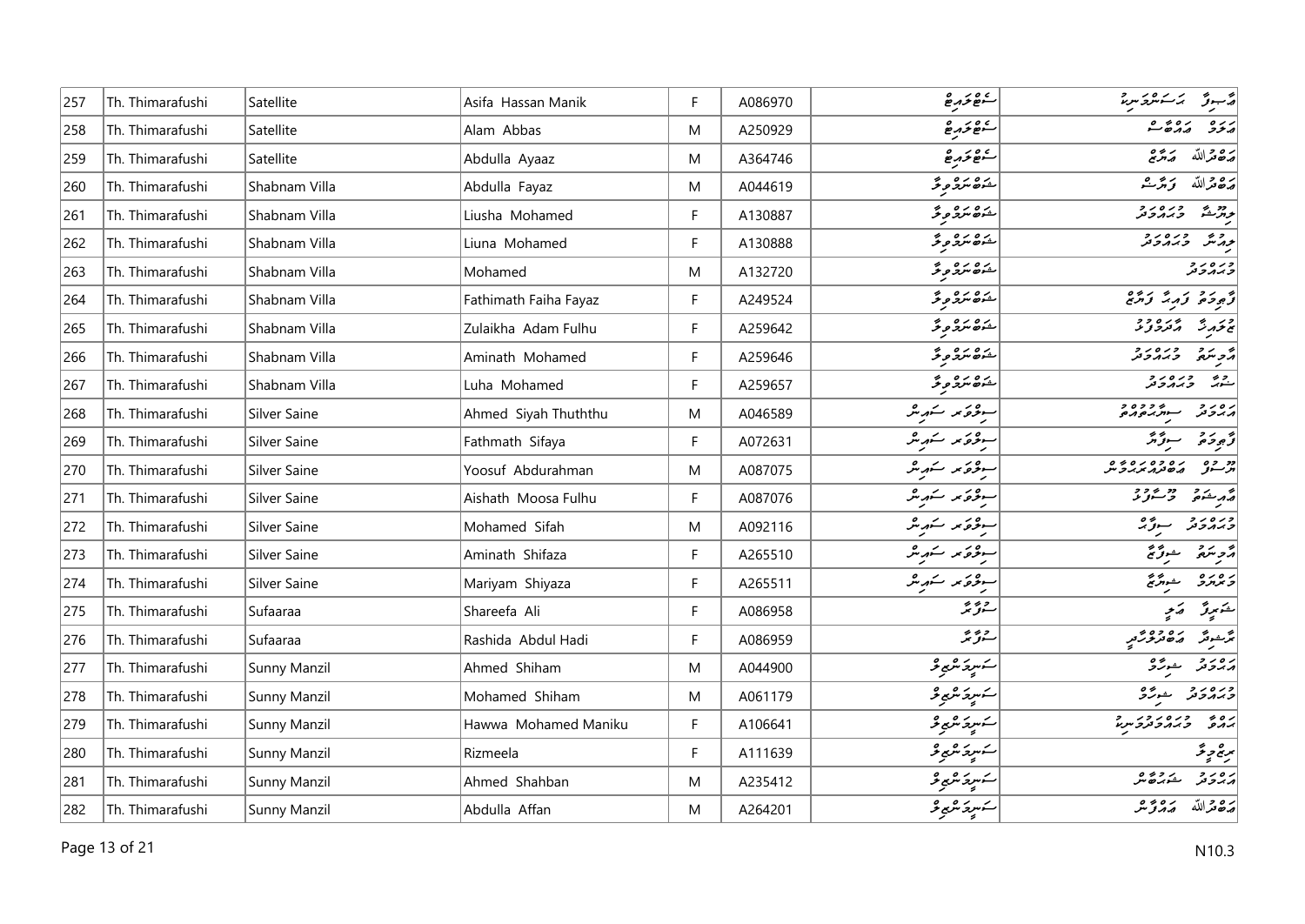| 283 | Th. Thimarafushi | Sunny Manzil      | Faryda               | F | A264297 | سەس <sub>ى</sub> رى ئىرى ئى | تو مومَّر                                                |
|-----|------------------|-------------------|----------------------|---|---------|-----------------------------|----------------------------------------------------------|
| 284 | Th. Thimarafushi | Sunny Manzil      | Mariyam Saaya        | F | A322683 | سەسەكەرى بۇ                 | ر ه ر ه<br><del>ر</del> بربر ژ<br>ستنهر                  |
| 285 | Th. Thimarafushi | Super Star        | Aminath Rafiyya      | F | A157755 | <u>شوېز بىر شۇغ بىر</u>     | پژ د سرچ<br>$\bullet$ o $\hspace{0.1cm}$<br>بمزواتراتر   |
| 286 | Th. Thimarafushi | Super Star        | Ahmed Maseeh         | M | A264721 | <u>شوېز سره ځ</u> مه        | پروژو<br>الأستعار                                        |
| 287 | Th. Thimarafushi | Ummeedhu          | Hassan Hussain Manik | M | A128297 | وە جە تە                    | بر کے مر مرکز سربر<br>برسەمىر                            |
| 288 | Th. Thimarafushi | Ummeedhu          | Ibrahim Hassan Manik | M | A155831 | ده د پر                     | $2 \times 0 \times 1$<br>مەھرىر<br>بر سوسرپر سربر<br>4   |
| 289 | Th. Thimarafushi | Vaadhee           | Ahmed Marish         | M | A269032 | ا حرقو<br>م                 | ر ەر د<br>╺<br>گر سر گ                                   |
| 290 | Th. Thimarafushi | Velanbuli Villa   | Mohamed Jinah        | M | A059020 | ە ئەسھىم بەر<br>,,          | و ره ر و<br><i>و پر</i> و تر<br>$\mathcal{O}$<br>ہے سزیر |
| 291 | Th. Thimarafushi | Velanbuli Villa   | Ibrahim Matheen      | M | A159283 | ءیز سقه و و قُر             | ىر ھەتتەر 2<br>ر<br>ترحرس                                |
| 292 | Th. Thimarafushi | Velanbuli Villa   | Ismail Madeeh        | M | A269099 | ءیز سھ ووٹر                 | امر شۇم ئو<br>وتحربر                                     |
| 293 | Th. Thimarafushi | Velanbuli Villa   | Aminath Nazra        | F | A269103 | ءیز سھ ووٹر                 | پ <sup>ر</sup> تر بر د<br>سىرچە ئىر                      |
| 294 | Th. Thimarafushi | West House        | Moosa Nail           | M | A249535 | ى مەھ <i>ئەد</i> ىسە        | سمەغە<br>تر مشتر م                                       |
| 295 | Th. Thimarafushi | <b>West House</b> | Aika Ahmed           | F | A323512 | ى مەھ <i>ئەد</i> ىم         | برور و<br>بردر                                           |
| 296 | Th. Thimarafushi | Zameen            | Ibrahim Jaleel       | M | A081712 | ئچ ج مگر                    | ەھ ئ <sup>ۆ</sup> ر ۋ<br>تح محر پحر                      |
| 297 | Th. Thimarafushi | Zameen            | Azeeza Mohamed       | F | A247722 | ا ہے جے متر                 | 20012<br>ر<br>دې<br><i>ح بر ۸ ر</i> و تر                 |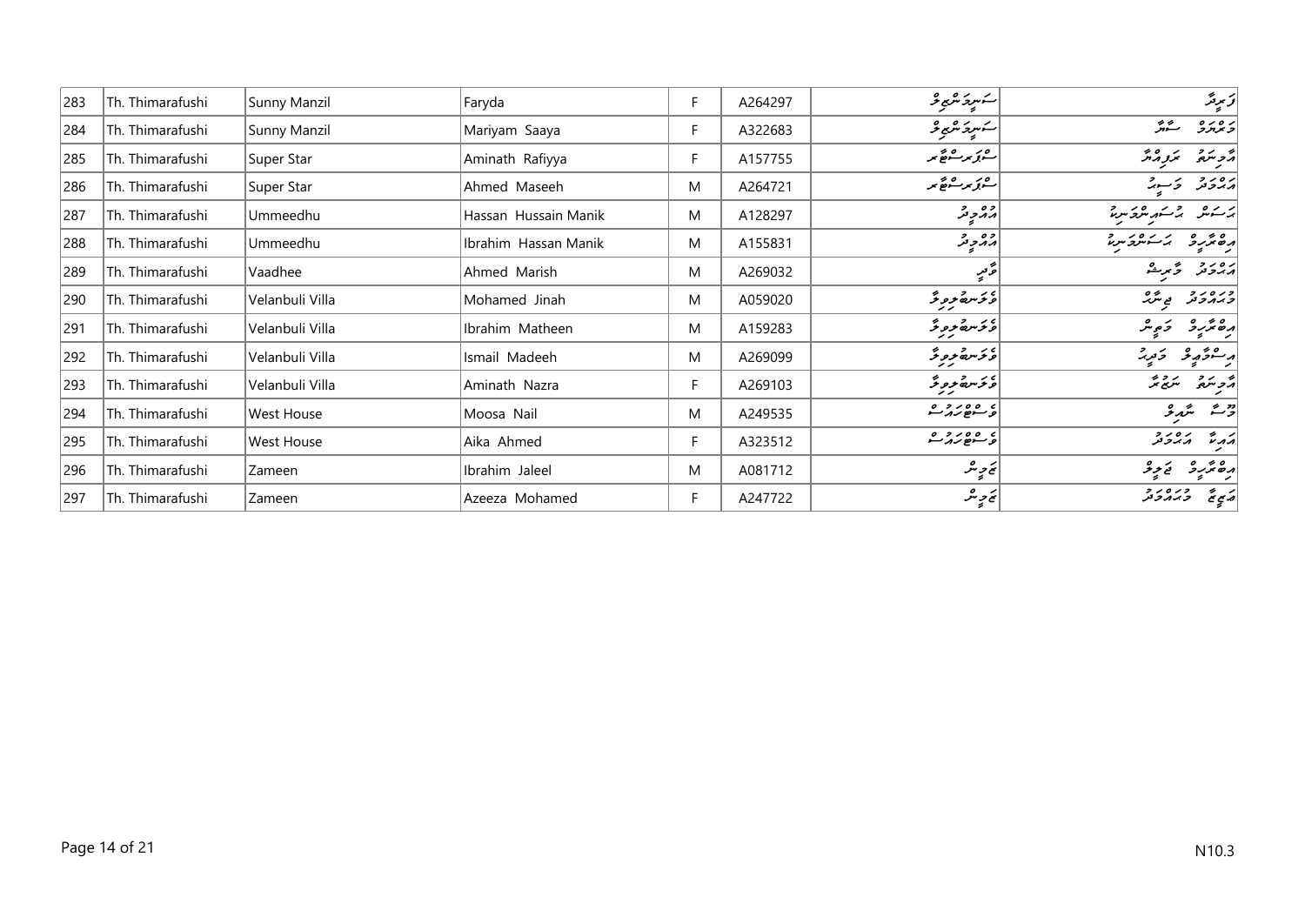## *w7qAn8m? sCw7mRo>u; wEw7mRw;sBo<*

| ايئرمين | $\overline{\phantom{a}}$ | ىر تە |
|---------|--------------------------|-------|
|         |                          |       |
|         |                          |       |
|         |                          |       |

## *w7q9r@w7m> sCw7qHtFoFw7s; mAm=q7 w7qHtFoFw7s;*

| ىر تە | $\mathcal{O} \times$<br>$\sim$ | $\sim$<br>. . | لترنثر |
|-------|--------------------------------|---------------|--------|
|       |                                |               |        |
|       |                                |               |        |
|       |                                |               |        |

| $\frac{2}{n}$ | $\overline{\phantom{a}}$ | اير هنه. | $\mathcal{O} \times$<br>سرسر |
|---------------|--------------------------|----------|------------------------------|
|               |                          |          |                              |
|               |                          |          |                              |
|               |                          |          |                              |

| ' ئىرتىر: | سر سر |  |
|-----------|-------|--|
|           |       |  |
|           |       |  |
|           |       |  |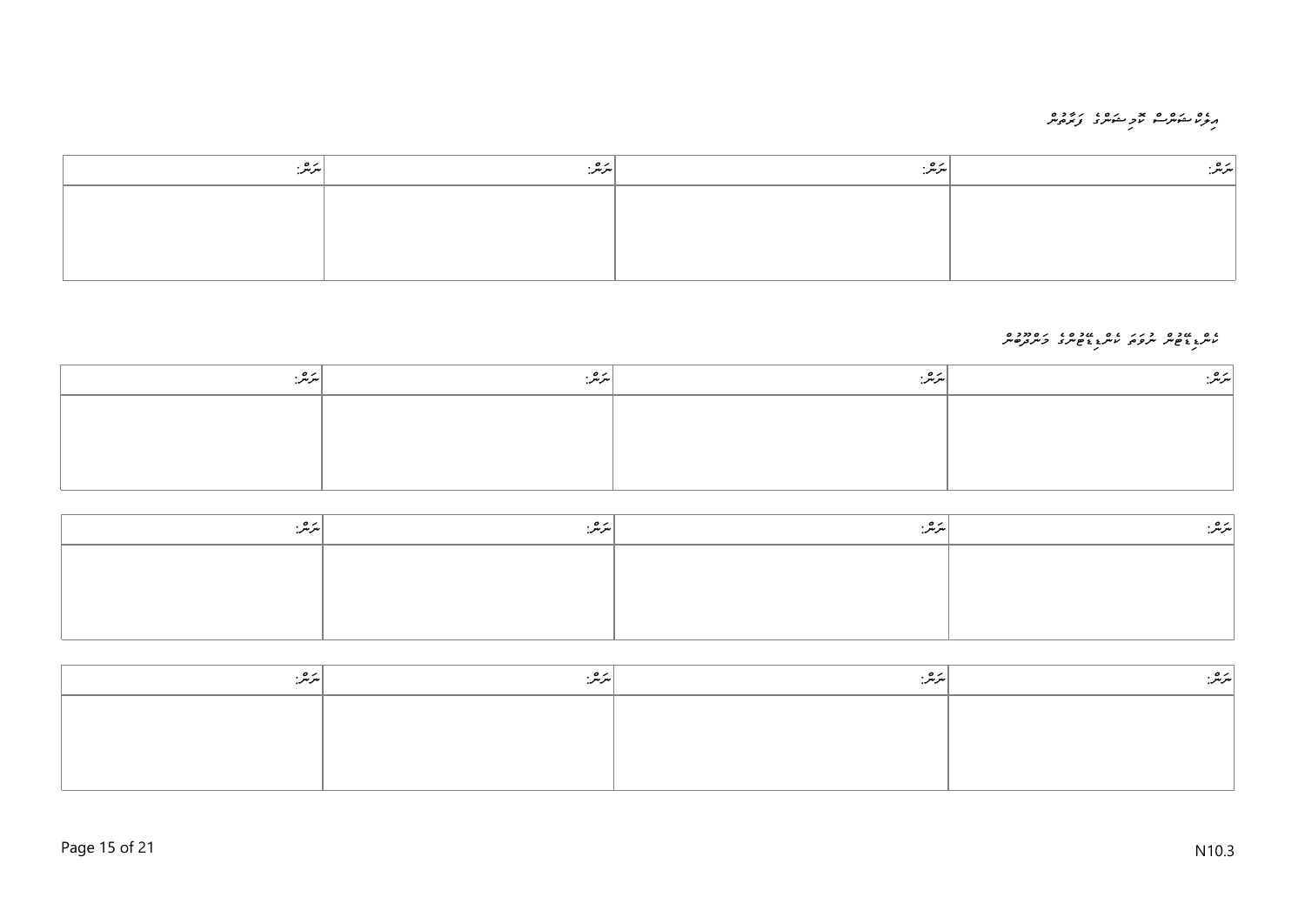| يره. | ο. | ا ير ه |  |
|------|----|--------|--|
|      |    |        |  |
|      |    |        |  |
|      |    |        |  |

| <sup>.</sup> سرسر. |  |
|--------------------|--|
|                    |  |
|                    |  |
|                    |  |

| ىئرىتر. | $\sim$ | ا بر هه. | لىرىش |
|---------|--------|----------|-------|
|         |        |          |       |
|         |        |          |       |
|         |        |          |       |

| $\overline{\phantom{a}}$<br>سرس. | ر ه<br>,,, | . . | 。<br>سرس. |
|----------------------------------|------------|-----|-----------|
|                                  |            |     |           |
|                                  |            |     |           |
|                                  |            |     |           |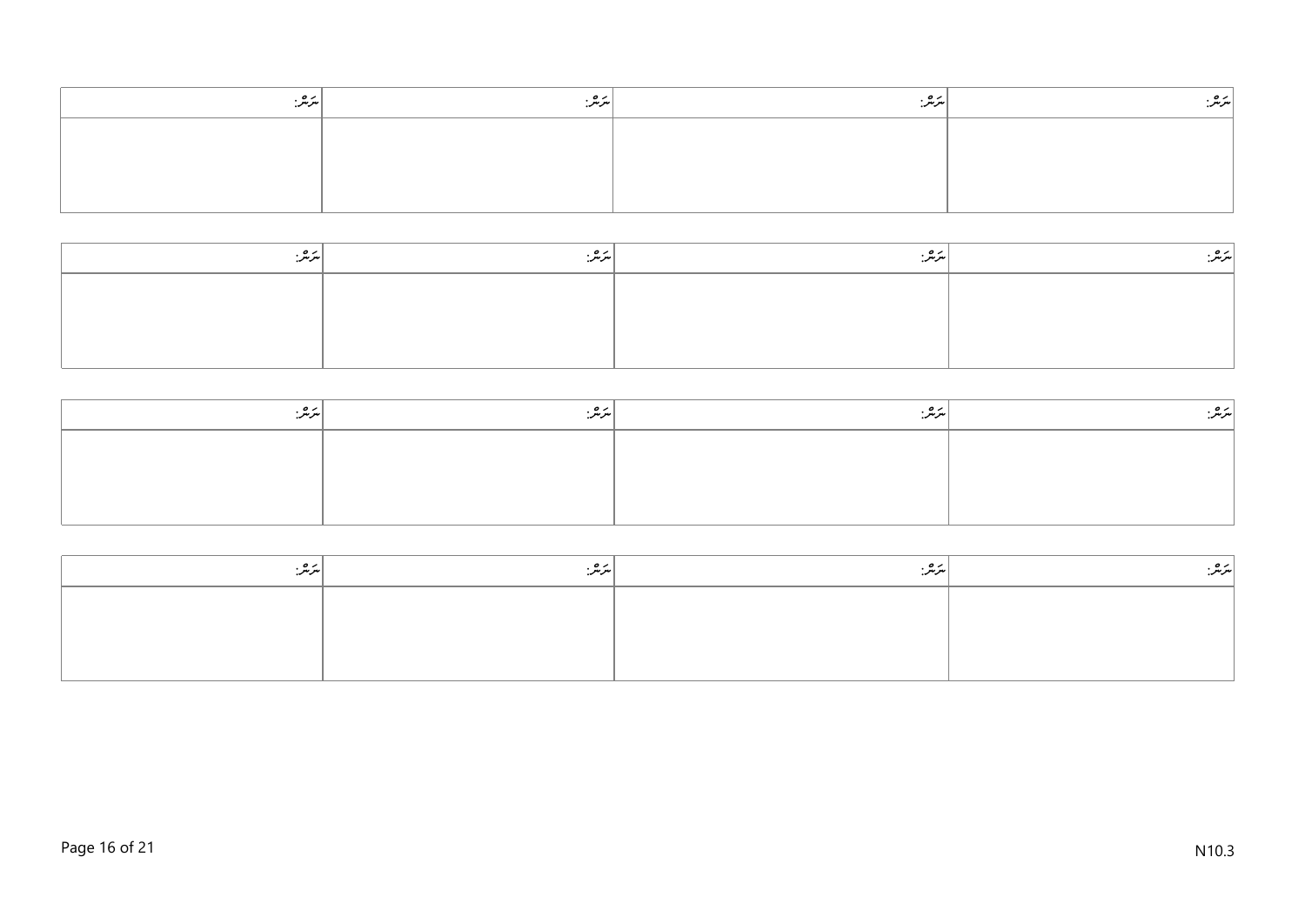| ير هو . | $\overline{\phantom{a}}$ | يرمر | اير هنه. |
|---------|--------------------------|------|----------|
|         |                          |      |          |
|         |                          |      |          |
|         |                          |      |          |

| ئىرتىر: | $\sim$<br>ا سرسر . | يئرمثر | o . |
|---------|--------------------|--------|-----|
|         |                    |        |     |
|         |                    |        |     |
|         |                    |        |     |

| كترنثر: | 。 | 。<br>سمرسمد. | o <i>~</i> |
|---------|---|--------------|------------|
|         |   |              |            |
|         |   |              |            |
|         |   |              |            |

|  | . ه |
|--|-----|
|  |     |
|  |     |
|  |     |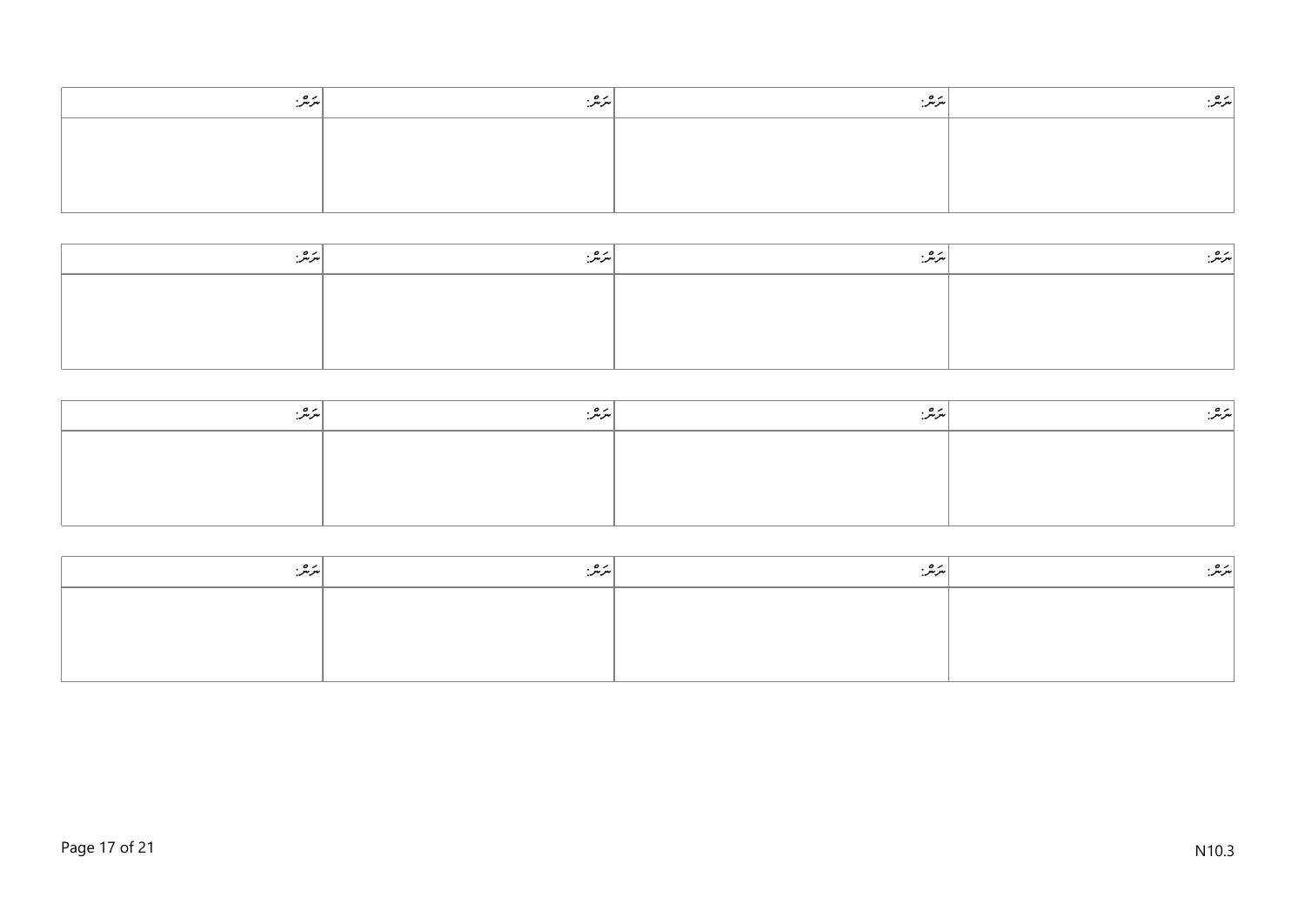| ير هو . | $\overline{\phantom{a}}$ | يرمر | اير هنه. |
|---------|--------------------------|------|----------|
|         |                          |      |          |
|         |                          |      |          |
|         |                          |      |          |

| ىر ھ | $\circ$ $\sim$<br>ا سرسر. | $\circ$ $\sim$<br>' سرسر . | o <i>~</i><br>سرسر. |
|------|---------------------------|----------------------------|---------------------|
|      |                           |                            |                     |
|      |                           |                            |                     |
|      |                           |                            |                     |

| كترنثر: | 。 | 。<br>سمرسمد. | o <i>~</i> |
|---------|---|--------------|------------|
|         |   |              |            |
|         |   |              |            |
|         |   |              |            |

|  | . ه |
|--|-----|
|  |     |
|  |     |
|  |     |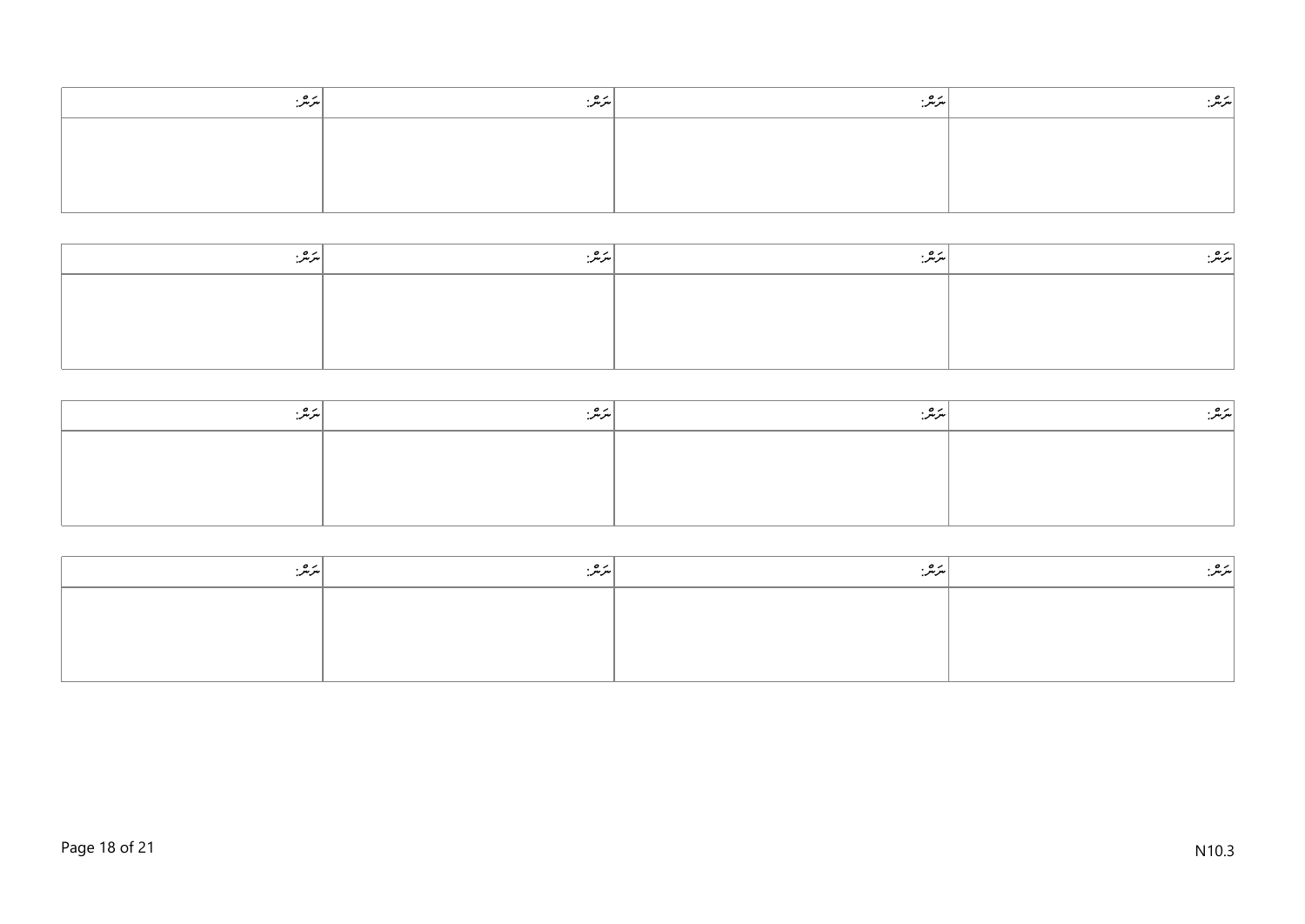| $\cdot$ | 。 | $\frac{\circ}{\cdot}$ | $\sim$<br>سرسر |
|---------|---|-----------------------|----------------|
|         |   |                       |                |
|         |   |                       |                |
|         |   |                       |                |

| يريثن | ' سرسر . |  |
|-------|----------|--|
|       |          |  |
|       |          |  |
|       |          |  |

| بر ه | . ه | $\sim$<br>سرسر |  |
|------|-----|----------------|--|
|      |     |                |  |
|      |     |                |  |
|      |     |                |  |

| 。<br>. س | ىرىىر |  |
|----------|-------|--|
|          |       |  |
|          |       |  |
|          |       |  |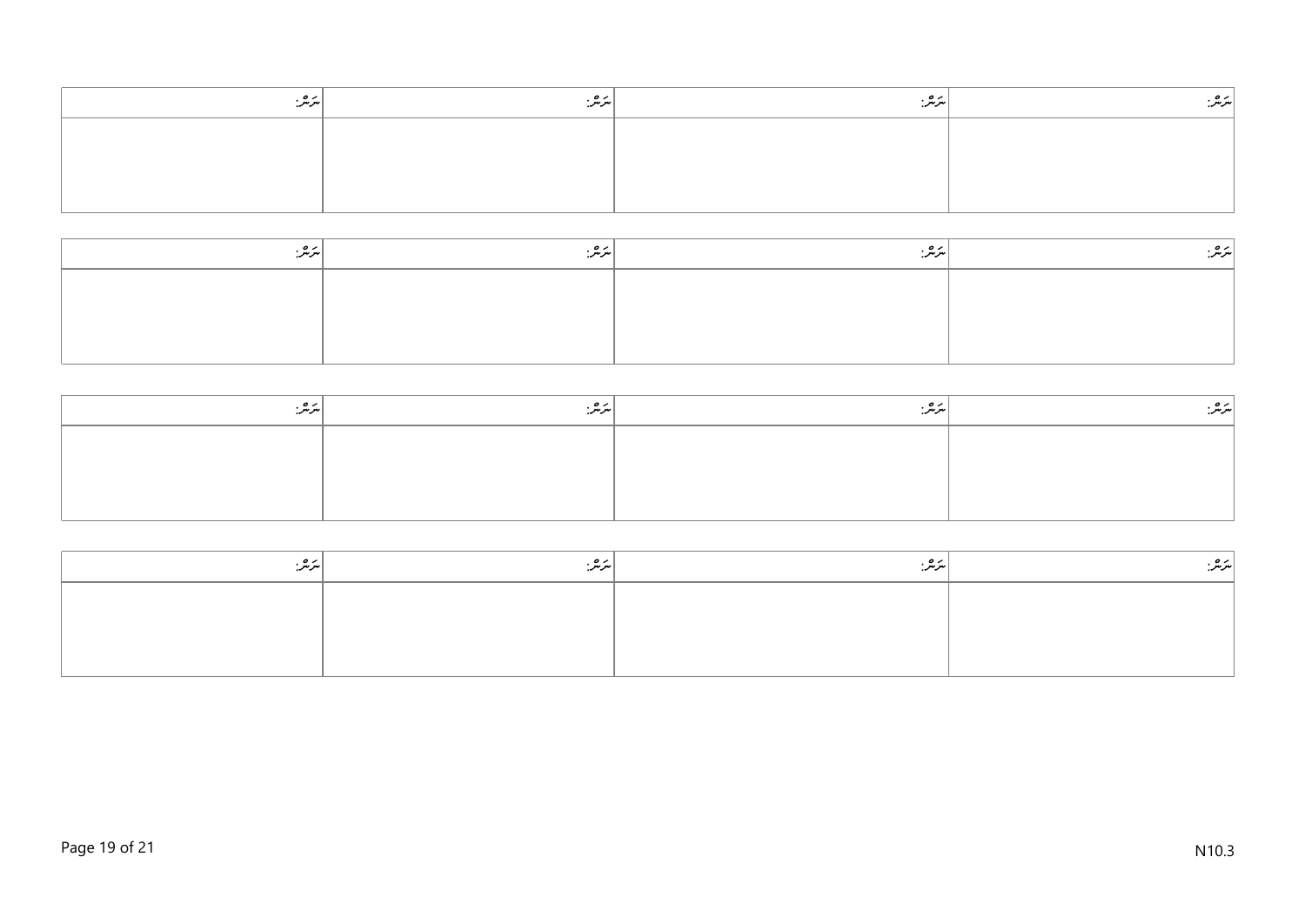| ير هو . | $\overline{\phantom{a}}$ | يرمر | اير هنه. |
|---------|--------------------------|------|----------|
|         |                          |      |          |
|         |                          |      |          |
|         |                          |      |          |

| ئىرتىر: | $\sim$<br>ا سرسر . | يئرمثر | o . |
|---------|--------------------|--------|-----|
|         |                    |        |     |
|         |                    |        |     |
|         |                    |        |     |

| كترنثر: | 。 | 。<br>سرسر. | o <i>~</i> |
|---------|---|------------|------------|
|         |   |            |            |
|         |   |            |            |
|         |   |            |            |

|  | . ه |
|--|-----|
|  |     |
|  |     |
|  |     |